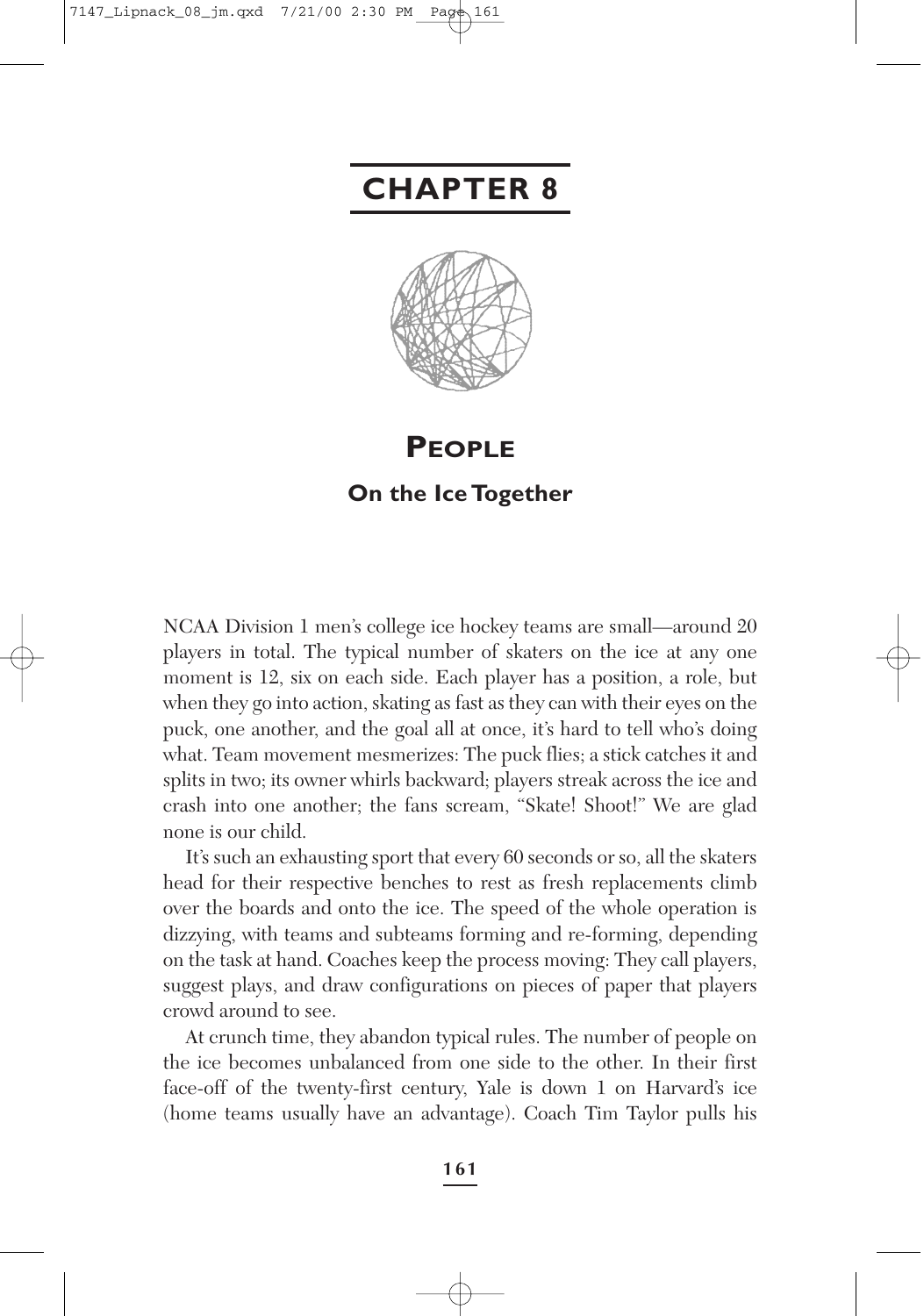goalie in the last two minutes (the deadline), replacing him with an additional forward. That gives Yale six offensive players against Harvard's five. It is an all-out drive to reach the goal(ie), and the team needs all available hands.

Such is life in virtual teams. Small numbers, constantly shifting. Some people go all out while others rest, then just as quickly they switch positions. Operating with commonly agreed protocols, virtual teams invent new ones in the crunch. All available hands means everyone is "on the ice," a requirement for keeping up in Internet time. Everyone focuses on the same goal, each has a role, and when the team is in high action, leadership moves from person to person. You're at the center now, then on the side while someone else leads. The team leader or coach (or maybe both) keeps an eye on the whole, making sure everyone is playing, participating. Every move is a play; learning to play is the key.

## **"All of Us Smarter than Any of Us"**

For Hank McKinnell, Pfizer's president and chief operating officer, "Virtual teams are a big part of the way we do business. We don't have all the good ideas in the world and we're in different places." Searle (its comarketing partner for the drug, Celebrex®) is in Chicago; Eisai Company Ltd. (its comarketing partner for the Alzheimer's drug Aricept®) is in Japan. "You either learn how to do virtual teams or you travel."1

With its acquisition of Warner-Lambert, Pfizer is the world's second largest pharmaceutical company. Today McKinnell is talking about bandwidth. He is excited about the company's videoconferencing system, which links the 5,000-person sales force at real-time speed.

The future is a monumental challenge for companies like Pfizer. Each day of its final drug development process costs \$1 million in direct expenses. Use multiples to calculate the lost market opportunity for each of those days. At the same time, the company is expanding the number of compounds it develops simultaneously, while integrating one of its competitors. The company's people epitomize specialized knowledge workers. They practice science and produce ideas in a rigorous sequence that involves industry, government, and consumers. Anything, everything that speeds up processes while maintaining quality is to Pfizer's advantage.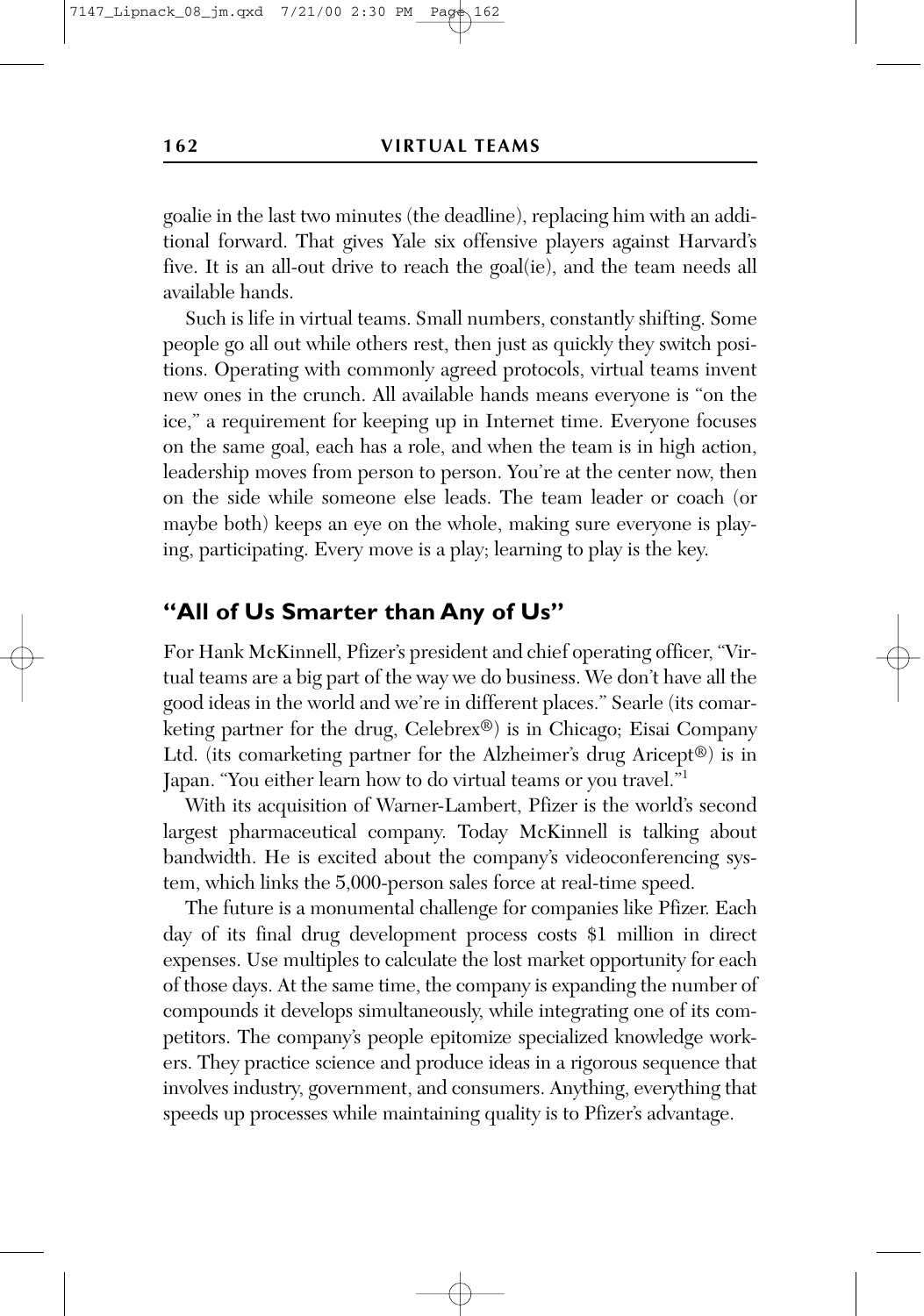"We have cross-functional, collaborative virtual teams at every level," says Joe Bonito, Pfizer's senior director for Worldwide Organizational Effectiveness. "They are the way we develop our products, and our competitive advantage lies in our ability to work with our 'co-promote' partners."

Pfizer brings its global product development teams together to launch them, then sends them off to carry out their plans virtually. "We have a large catalytic event that gets people face-to-face for a period of time to build trust and personal connection. We develop shared aspirations, clarity of purpose, goals, and an action plan," Bonito says. Then the teams return to their home locations to carry out the plan.

Pfizer's Central Research organization is experimenting with a combination of face-to-face meetings and up-to-the-minute virtual team rooms. "Teams are just such complex things, and virtual, cross-functional teams are several orders more complex," says Jim McCarthy, senior adviser in its Team Effectiveness group, which supports the company's research and development teams. He cautions: "You really do need to do your homework if you're going to bring your teams online. Your job is to diffuse complexity. It's a very different process, and part of the battle is having people understand that there is value in doing work differently. People tend to see things online and believe that they have to interact with everything. You just need to think of web-based team processes as sets of just-in-time tools; use only what you need when you need it."

Hank McKinnell, a laptop-carrying executive, is a good role model for the company. He's a Ph.D. who in his college days programmed an IBM 1401 in machine language. "I moved the wires around in the back of the machine," he remembers. Pfizer was the first pharmaceutical company to put its annual report on the Internet in 1994.<sup>2</sup> The experiences that have helped McKinnell most in his career? Joining Pfizer, spending half his work life outside the United States, and learning to type in high school.

"I started 28 years ago at Pfizer in Japan, so a very early part of my experience was learning consensus. I've been in the minority several times in my career, and that made a real impression on me," McKinnell says. "The demographics of the workforce are driving us. We can't count on nine-to-five, five days a week, largely male and white employees. It's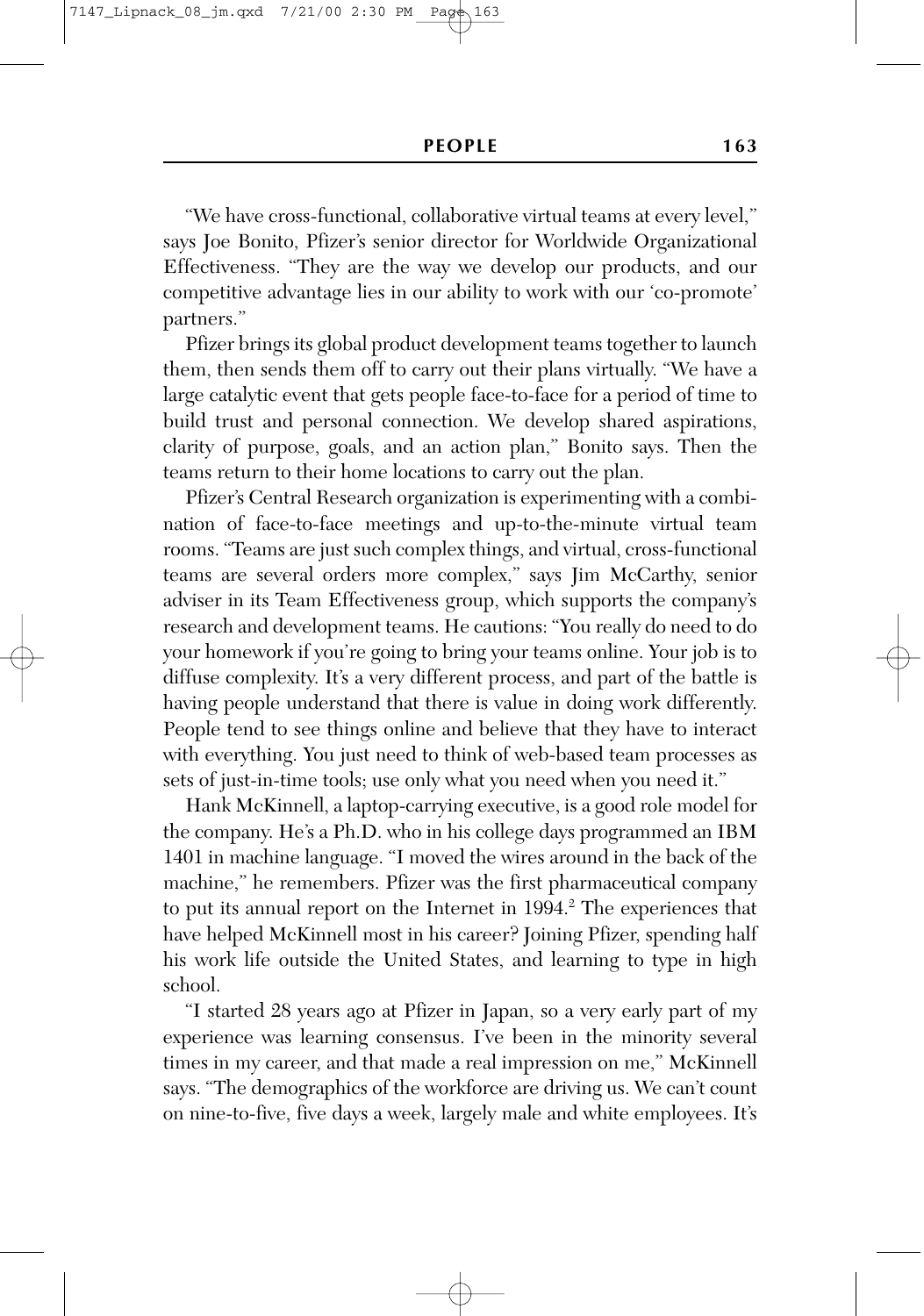just not like that anymore. We have to draw the best and brightest from all segments. Diversity benefits us when there are more people around the table holding different views."

"It's a challenge when we have to team up with people who are different," says Bonito, who sees "a shift from resistance as the senior executives have said teamwork is the way we want to manage our business. Even if we underestimated how hard it would be to work with Searle or its parent, Monsanto, we've gotten smarter. We're becoming more transparent about how decisions get made and how long they take. In our organization, it's pretty clear to us who can make what decisions. But when you work with partners, you don't know who makes what decisions at what levels."

"It took 150 years to build this company," McKinnell says, referring to Pfizer's beginnings in Brooklyn, New York, in 1849, the year of the California gold rush. We have a very successful organization; it's not broken, but we want to fix it *before* it gets broken. We've recognized the benefits of cross-functional teamwork. The silos are disappearing."

## **Reinventing Government**

The National Museum of American History in Washington, D.C., houses an exhibit heralding the start of the information revolution. A female mannequin stands in a nineteenth-century office, while a male wax figure in a Victorian business suit watches her. She literally is *cutting the red tape* that binds brown accordion folders stuffed with papers. On this day, the organization of information makes its next big move—into the newly invented wooden filing cabinet.

*Bureaucracy,* a word first used by Thomas Carlyle in 1848 (he called it the "continental nuisance"), institutionalizes the storage of information, embodied in the written word. In fact, the now extinct root word *burel* means a writing desk. This treatment of written material where ideas are physically encased, typically with only private access, is quite different from its treatment in networks. "Information wants to be free," Stewart Brand has been saying since PCs were invented.<sup>3</sup>

On a steamy end-of-August dog day in 1993, most people in the capital had left for vacation. Yet across the street from the museum, the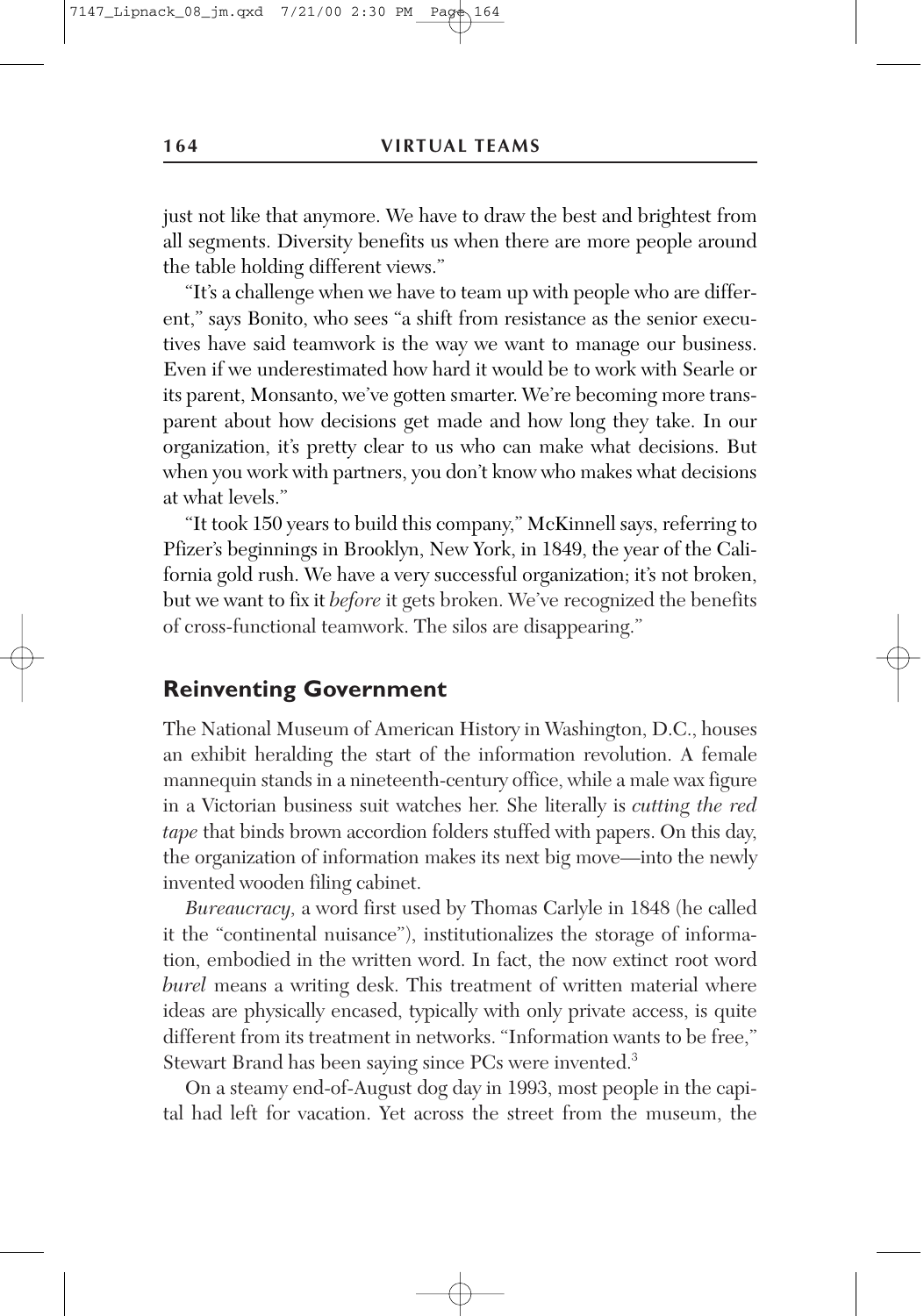vestibule of the Mellon Auditorium, with its three-story-tall marble columns and oak floors so old that they could no longer be sanded, was crowded and noisy with 200 people.

They were registering for a conference. Its purpose? To launch a network of federal employees who participated in the first stage of "reinventing government." We were there as designers and facilitators of the three-day getting-started process.

Reinvent the U.S. government? Isn't this the proverbial oxymoron? Even if you could, skeptics say, would you want to?

In 1993, the United States was not the only country looking at reinvention: Australia, Canada, Denmark, Great Britain, France, Sweden, and New Zealand, as well as a few less likely candidates (Italy, Mexico, India, Chile, Palestine, South Africa, and Germany), were but some of the countries that were reinventing. Virtually every state in the Union has had some type of reinvention effort under way, as have hundreds of cities and towns, including such differing places as New York City, Youngstown, Ohio, and even tiny Sanford, Maine, where then–police chief, Gordon Paul, became an expert in quality and networking.4

All this governmental introspection is easy to understand. Like most other centuries'-old organizations, the U.S. government no longer can cope with its problems in the same way it has in the past.

The twenty-first century is about speed and information, knowledge and competence, complexity and wisdom. The nineteenth century was about slow, steady progress, factories and railroads, clockworks and mechanisms. Industrial Age organizations ill serve the turmoil of the Network Age.

#### *Launching NetResults*

Marion Metcalf was one of the original 200 "crusading federal bureaucrats" who staffed the government's 1993 National Performance Review. A graduate of Brown University with a master's in city and regional planning from Harvard, she joined from the Justice Department where she'd worked for a number of years. NPR had an exceptionally cross-boundary design for a government initiative. The "volunteers" from 22 major agencies went to NPR for five months, forming 33 cross-functional teams,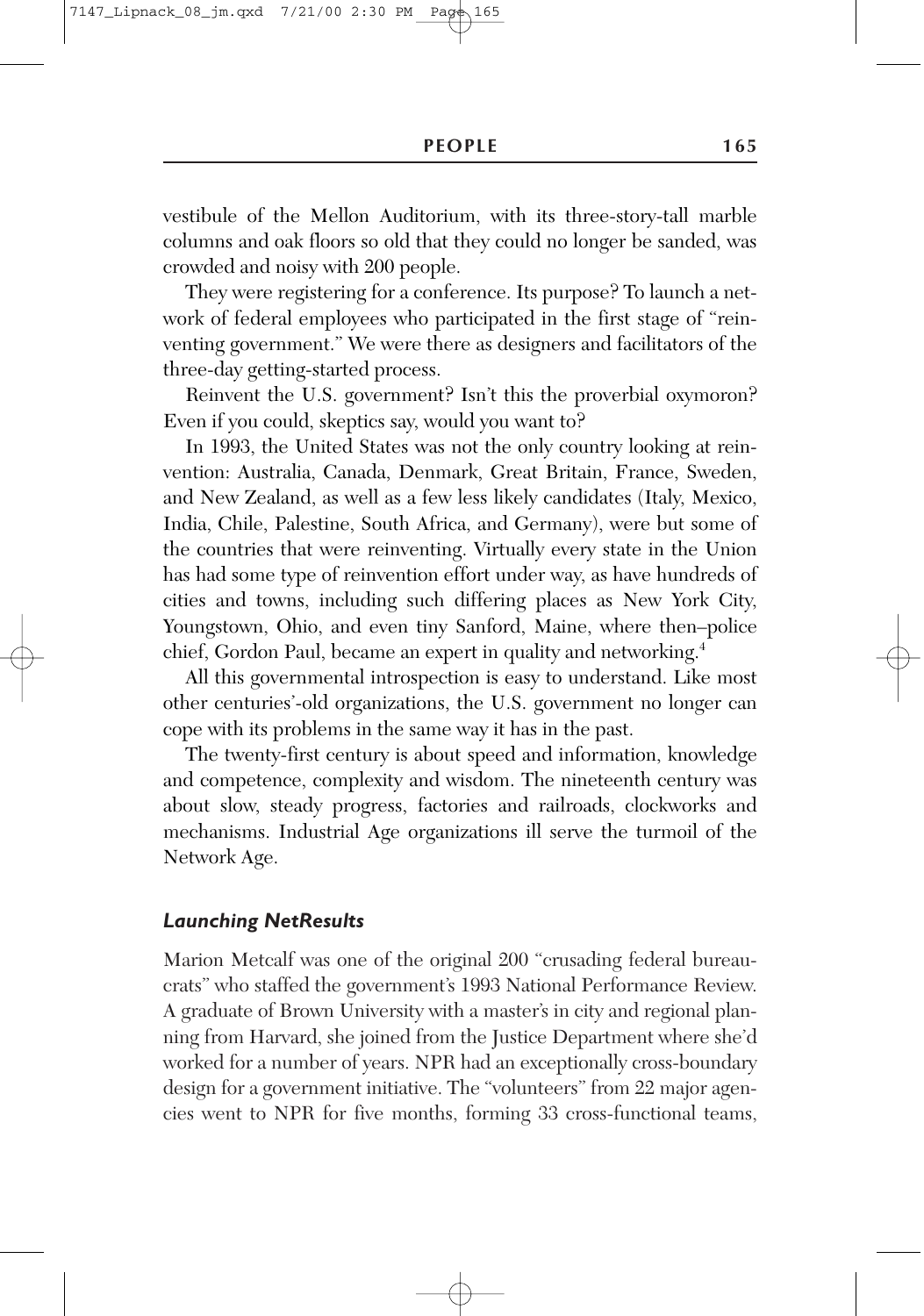including 11 "systems" teams that looked at department-spanning issues like finance and organizational design. Their mandate was to come up with a plan for reinvention.

The rule for the agency teams was that people could not "reinvent" their own departments. Metcalf, for example, whose day job was in the Enforcement Office at the Immigration and Naturalization Service, served on the Department of Labor team. For the systems teams, "NPR recruited recognized reformers (by networking to find out who they were!)," Metcalf explained,<sup>5</sup> mentioning Vincette Goerl, then a financial manager at the General Services Administration (now chief financial officer at the U.S. Forest Service), who worked on the Financial Management Team.

The beauty of this design was that it depended on the real experts the people who, on a daily basis, ground out the federal government. No one knew better than they the pain of securing 23 signatures for a simple travel voucher or the labor-intensive paper-pushing process that could make buying a PC a three-year ordeal. Many generations of PCs develop, grow, and die in that time.

NPR invited numerous management consultants to address the staff at brown-bag lunches and keynotes. Tom Peters kicked off the Labor Department's reinvention effort with a packed house of 1,500 at the Mellon Auditorium. Joseph Juran, Peter Senge, Daryl Connor, and Shoshanna Zuboff, to name just a few, along with executives from many companies coping with complex change, got their 15 minutes, many in front of Vice President Al Gore, who sponsored the reinvention campaign.

We became involved because Metcalf had a sore throat. Our third book on the development of networked organizations, *The TeamNet Factor,* was still in galleys when Seattle-based Robert Gilman, publisher of *In Context*,<sup>6</sup> read it on a flight to Washington. When he landed, he called Al Gilman (his brother and Marion's husband), who was at choral practice,<sup>7</sup> which Marion had skipped due to her sore throat. Marion and Robert started talking, and she explained her new assignment working for the vice president. The toughest problem, she said, was getting agencies and internal departments to work together across boundaries. Robert told her about our book, and soon we, too, were volunteering at NPR in summer 1993.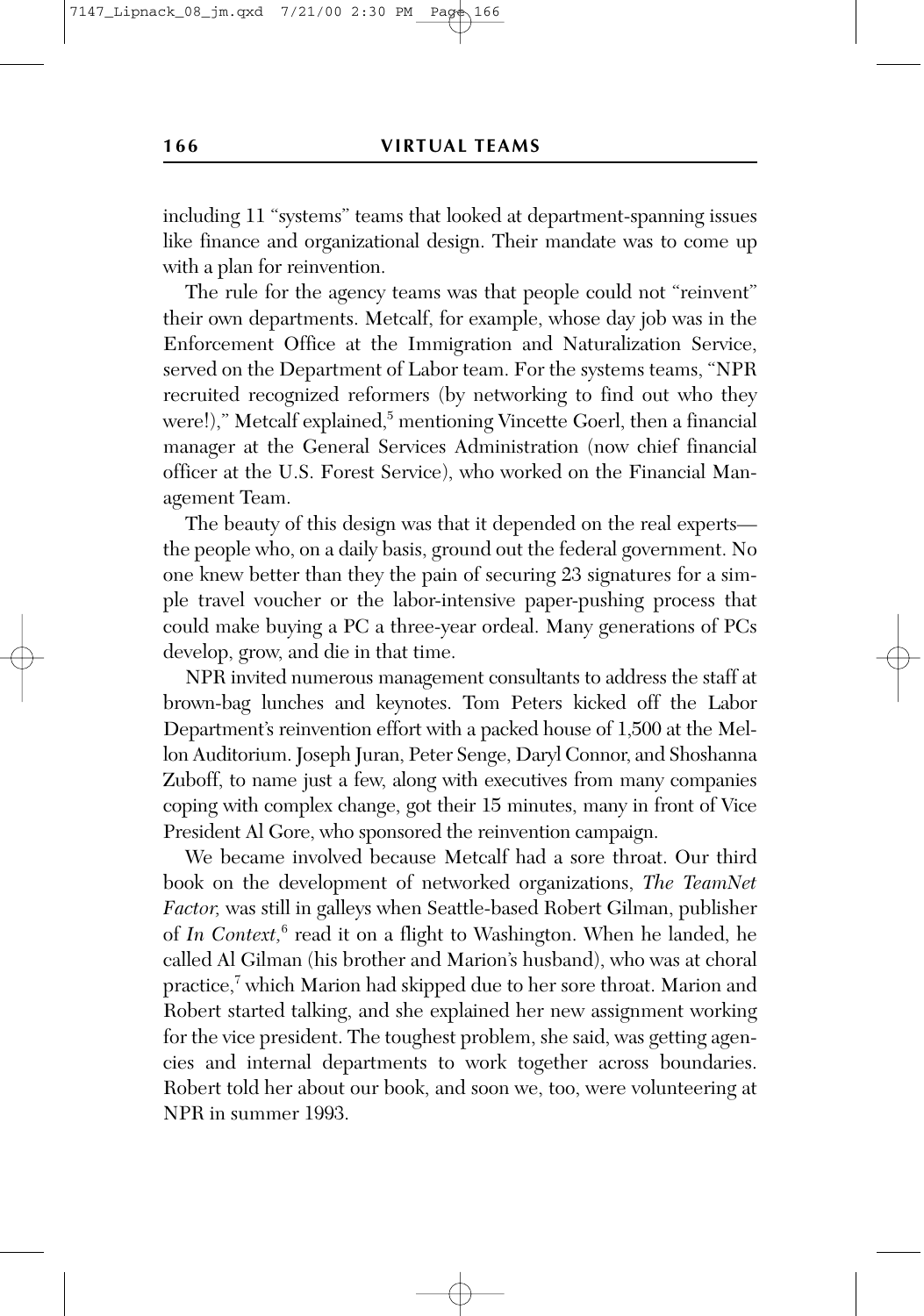By early August, Carolyn Lukensmeyer, NPR's deputy director at the time, who was working with Andy Campbell (then an organization development director at the CIA), Metcalf, Goerl and a handful of others, asked for our help. "I'm a believer in networking," says Bob Stone, who at that time was director of NPR. "Carolyn said that there are these people with ideas about networks and we ought to be working on it. In recent years, my leadership style has tended to let people follow their hearts if they thought there was something really worthwhile."8

People were wondering what would happen when they returned to their home agencies. Their experience had turned them into evangelists. How could they go back to, in many cases, their dreary, paper-pushing, meeting-infested, low-results jobs? Couldn't they stay connected in some way, continuing to exchange ideas while actively working to implement the recommendations? Stone's nod of the head gave the go-ahead to launch a *people network* that would link the returning army of reinventinggovernment believers.

Six hundred people were invited, and a third showed up in that last week of August. They stayed together over two days, with dozens coming and going, simultaneous break-out and plenary sessions, late-night huddles, boxed lunches, and palettes of flipcharts. In the same auditorium where the president presents the annual Malcolm Baldrige National Quality Awards, NetResults<sup>9</sup> named itself, crafted a set of goals, expressed its preferences for how to communicate, developed a plan, and agreed upon a mission statement:

> *"To serve as a communication vehicle and catalyst to facilitate broad participation, stimulate leadership, and support the goals, strategies, activities, and achievements of continuous government improvement."*

Operating only informally, NetResults soon linked thousands of people in different agencies through face-to-face meetings, informal exchange of memos, and via the Internet,<sup>10</sup> where fly scads of conversations, e-mails, opinions, articles, drop-in chats, and online computer conferences.<sup>11</sup>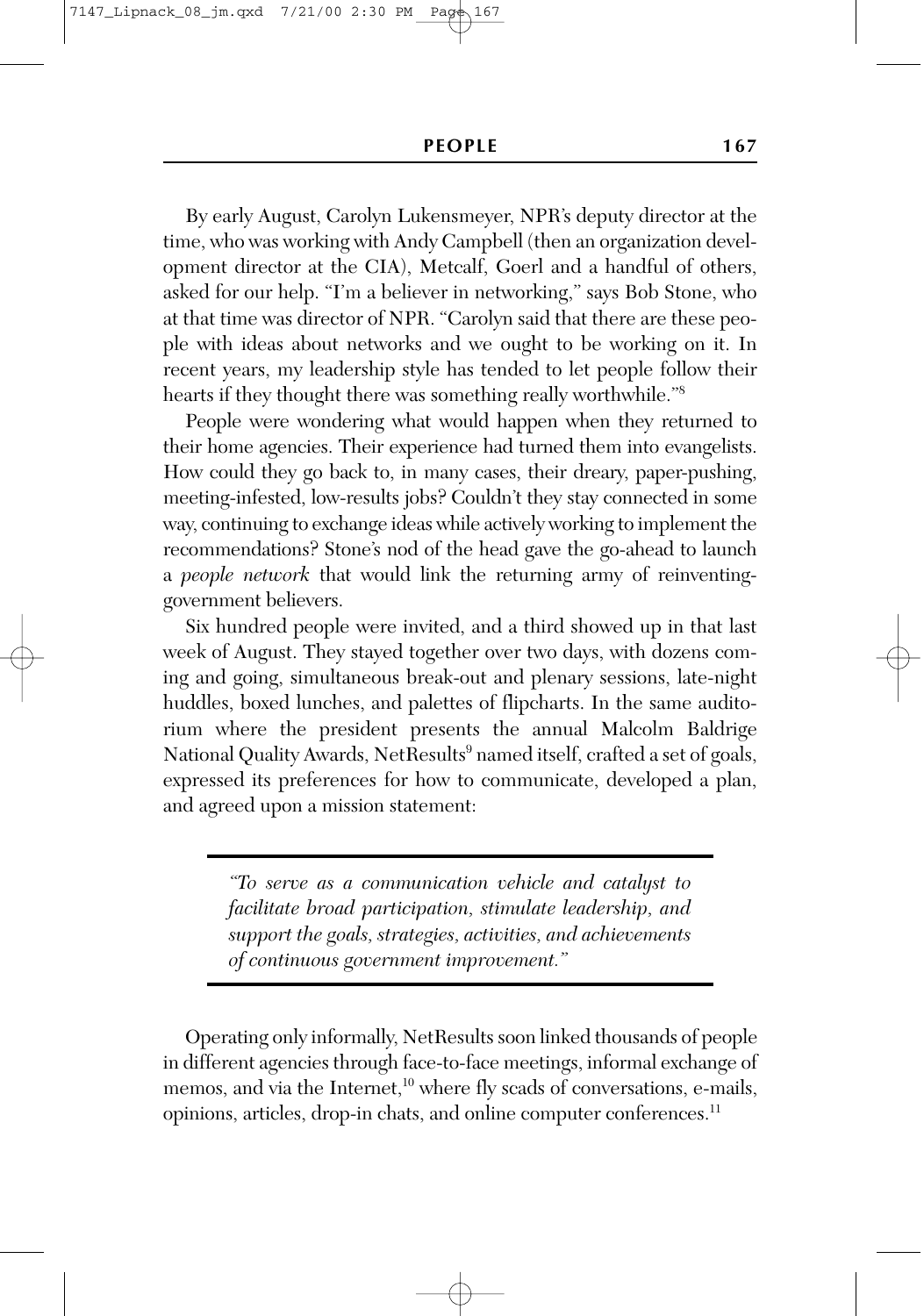The NPR web site carries the history and accomplishments of the overall effort: size of government reduced by 350,000; elimination of nearly three-quarters of a million pages of internal rules; and savings of about \$137 billion, to name a few. The top goal for Year 2001? "Achieve outcomes no agency can achieve alone."

"There's no way to tell how much good you're doing in such an effort," says Bob Stone, who retired as "energizer in chief" of NPR in 1999. The net result is most evident, he believes, in the networks and networking spawned by the people who participate: Financial and procurement executives from across government remain tightly linked<sup>12</sup>; information reaches places the same day that formerly took months to arrive; and people like Metcalf receive awards for encouraging greater cooperation.

"This isn't a technology thing," Stone says. "This is a communication thing."

#### *The Net Results*

Marion Metcalf received a standing ovation from a packed Riverside Baptist Church in Washington, D.C., on December 17, 1999. It was her memorial service; Metcalf had died suddenly the previous Saturday at the age of 44. Her family, friends, and colleagues were celebrating Metcalf's life, including an award just the month before from the U.S. Immigration and Naturalization Service Commissioner and the Government Technology Leadership Award. She was the team leader for INS's Green Card team that overhauled how the agency's lead product would be produced.

When Metcalf took over the project, "INS had only one facility producing the [green] cards, and it just couldn't keep up with demand. To make matters worse, INS had created more types of cards over the years. This meant different systems producing the different cards. But INS has put those days behind it,"<sup>13</sup> wrote Joshua Dean in Gov.Exec.com, which also gave Metcalf's team an award.

Such was her challenge when she arrived. New technology choices caused a stalemate, while the old system was so antiquated that no one wanted to use it any longer. Typical government silos prevented people with good solutions and new approaches from being able to implement them.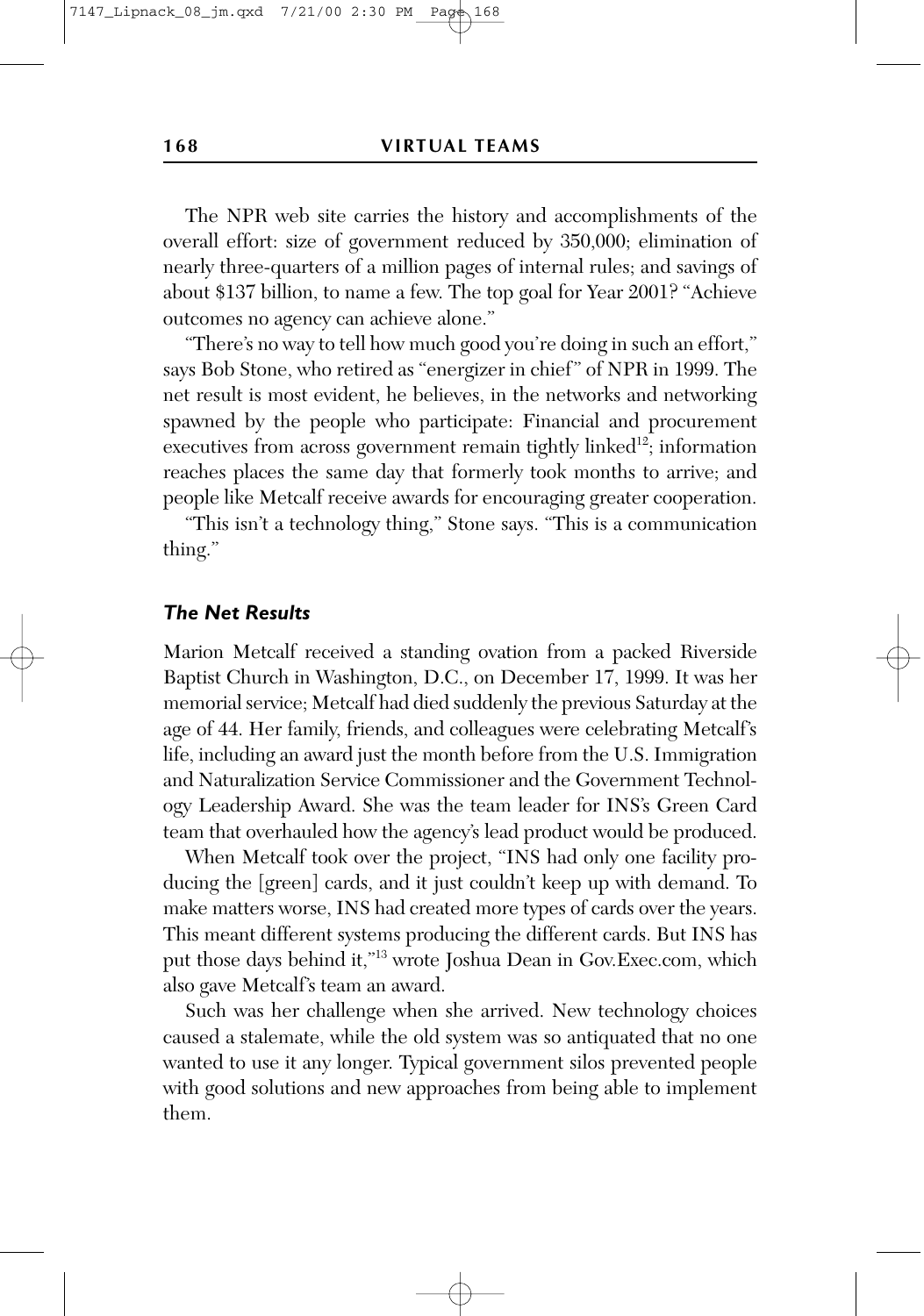"She understood that her job was to be a manager, not a singlehanded problem solver. She understood that what she was managing was a crosscutting team, not a standing-line organization," says Al Gilman, who himself coleads a worldwide working group for the World Wide Web Consortium<sup>14</sup>

## *What Are We Going to Do with(out) Marion?15*

There were few dry eyes at Marion Metcalf's memorial service as her brother Larry repeated this phrase. Friends and family came from across the country, including people who knew her best online.

Metcalf's NPR experience turned her into a prodigious online networker. Although severe congenital scoliosis prevented her from straightening her limbs (thus the refrain, "What are we going to do with Marion?"), she angled toward the keyboard and typed as fast as anyone you've ever seen. She helped launch NetResults, posting hundreds of messages, set up web sites for government, nonprofits, and friends, kept in touch with a family listserv, and became a guiding voice in SPIRIT, the women's conference housed on Caucus's<sup>16</sup> online network.

Her death was shattering to this small electronic community. "How, I wonder, can it be that someone can become such a big part of my life when I only met her three or four times?" wrote Jennifer Sutton, a University of Oregon graduate student who traveled across the country to read poems at Metcalf's memorial. "I sent her lots of things I read. And so often she would respond with such probing questions, intelligent insights."<sup>17</sup>

Sutton is blind. Such is the power of networking in the Network Age.

## **Stress**

While it's not easy to be a member or leader of a team, it's even more difficult in a virtual team deep in the flux of change. All the self-doubting questions that any team member asks ("What am I doing here? Do they need me? Am I included? Who's the leader? How aggressive do I need to be? Will I measure up?") are even more exaggerated when the group lacks daily face-to-face contact.

Doubts, concerns, perceived problems, and boredom mingle with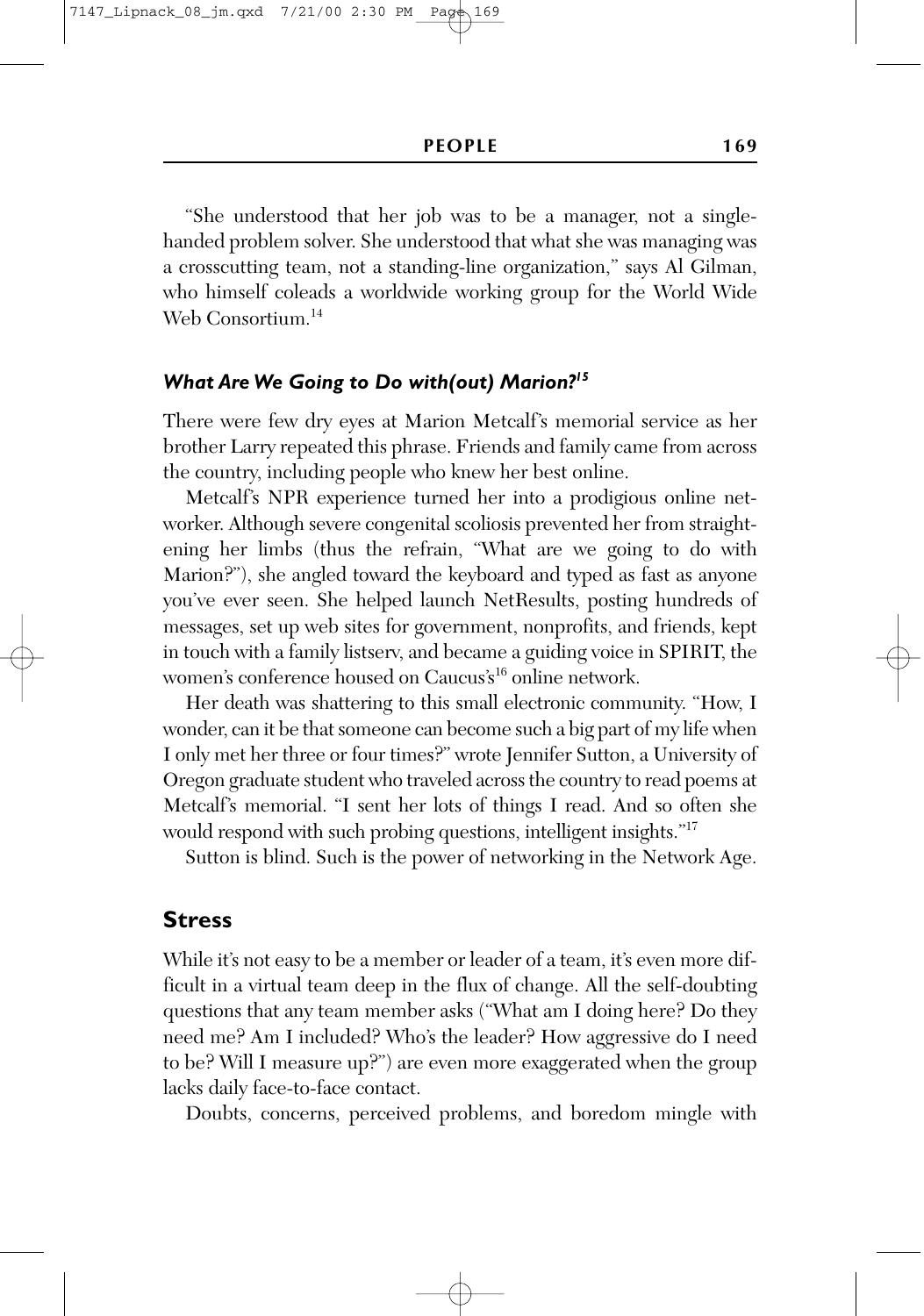excitement, opportunities, caring, satisfaction, and even exhilaration. To be part of a team is to continuously work a dynamic tension deep in the heart of being human.

> *I must simultaneously be "me," an independent individual, and "we," an interdependent person in a group.*

Each of us grapples with this tension between the need to *separate* or *differentiate,* to enhance our *individuality,* and the need to *integrate* to bond in groups.

## *Complements, Not Opposites*

*Cooperation requires independence.* This apparent contradiction is the challenge of working well with other people.

Too often, the individual and the group post to opposite sides of the wall, each vying to prevail in a win-lose contest. We characterize entire cultures as individualistic (United States) or group-oriented (Japan).

In reality, *me* and *we* are complements, not opposites. This is the key to resolving the paradox.

*Virtual teams arc high-connectivity organizations.*

To a significant degree, virtual teams self-manage. For them to succeed, people must be independent and capable of making quick yet thoughtful decisions. Virtual people need to know more, decide more, do more. Clear agreements on purpose coupled with personal commitment comprise one part of the equation; open, accessible, comprehensive information and communication environments are the other. These make possible the ongoing conversation that is the team's process.

Sture Karlsson, managing director of an internal service company that is part of TetraPak, the Swedish packaging company, puts it this way,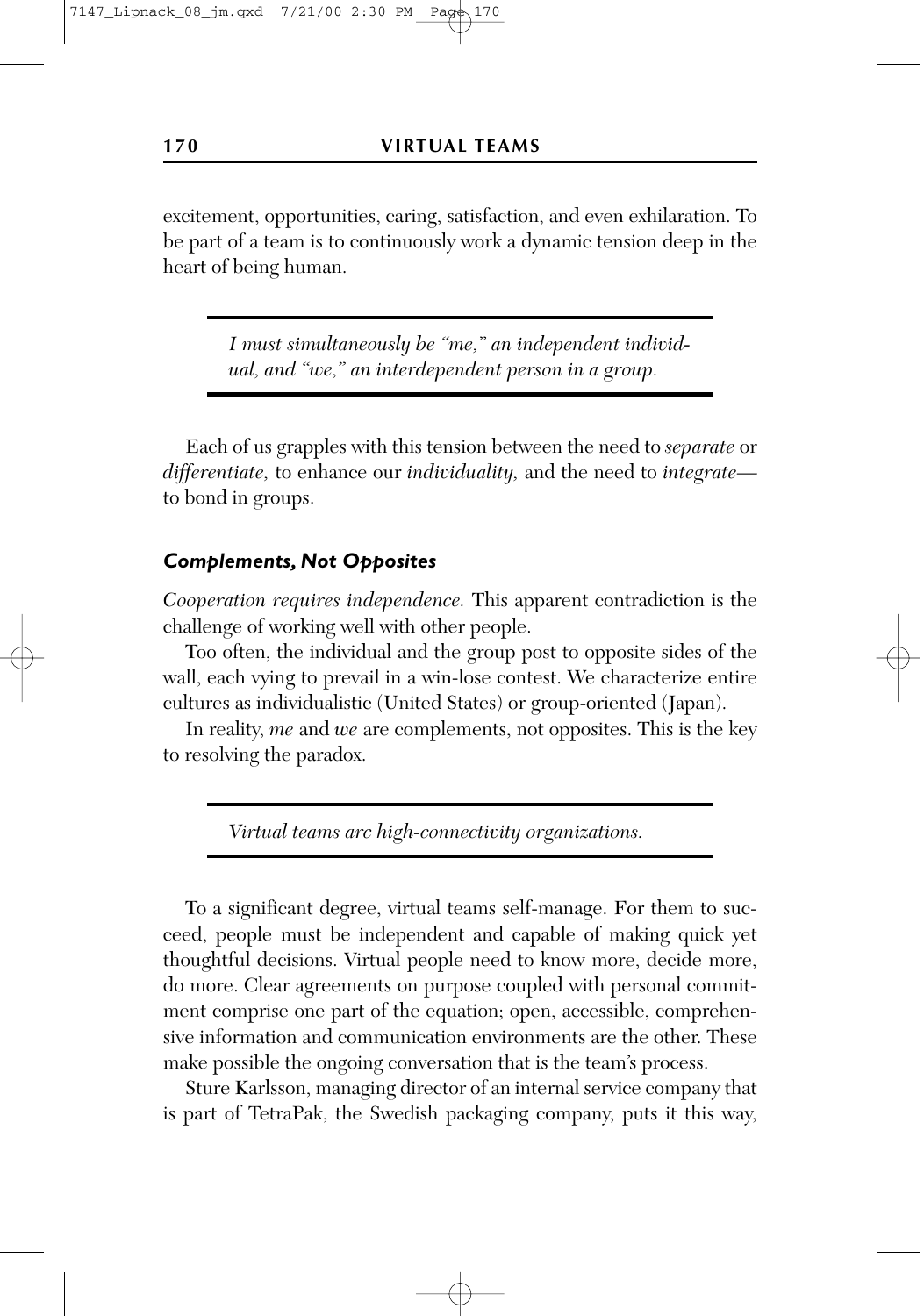"People must know more about the vision and purpose when they cannot lean on the side of the organizational box they belong to."

It gets more complicated if you are simultaneously a leader of teams of people who work for you *and* a member of teams of peers and bosses. "Me" is me personally, but also me representing "my team." "We" is the family feeling of "me and the people who report to me," *and* it is also the language of "me and my peers" with the person we work for. How can people be both "me" and "we?"

#### *The CEO View*

To see *me* and *we* across the boundaries of a virtual team, adopt the "CEO view," a fundamental personal and virtual skill.

Tom Botts, Natural Gas Director for Shell U.K, is trying to build a cohesive group from three distinct organizational cultures and multiple ethnic ones. "The key is not just getting people to know one another but knitting them together. They need a compelling story that everyone can hold. How and why does this thing fit together?" he asks.

"They need to not just affiliate with their units but with this long value chain of gas products and services. We've had some success in getting people to grasp the bigger picture." Botts has put together the Gas Leadership Network of the top 40 people in the Gas Directorate. "The first time we got together it was very stilted, and everyone was very cautious," he remembers. "We did an exercise on stereotypes and the same stereotypes emerged group by group. We tacked them up on the wall and they all were identical. You could feel tension go out of room. Now, a year into it, the Gas Leadership Network is really demonstrating its leadership capacity and making a real difference in the business."

Metaphorically, leaders are like Janus, the Roman god of beginnings and endings, who guards doorways. The god of portals has two faces, one that looks in and the other that looks out.

> *The Janus leader views life from the boundary—looking inward to the group itself and outward to the environment.*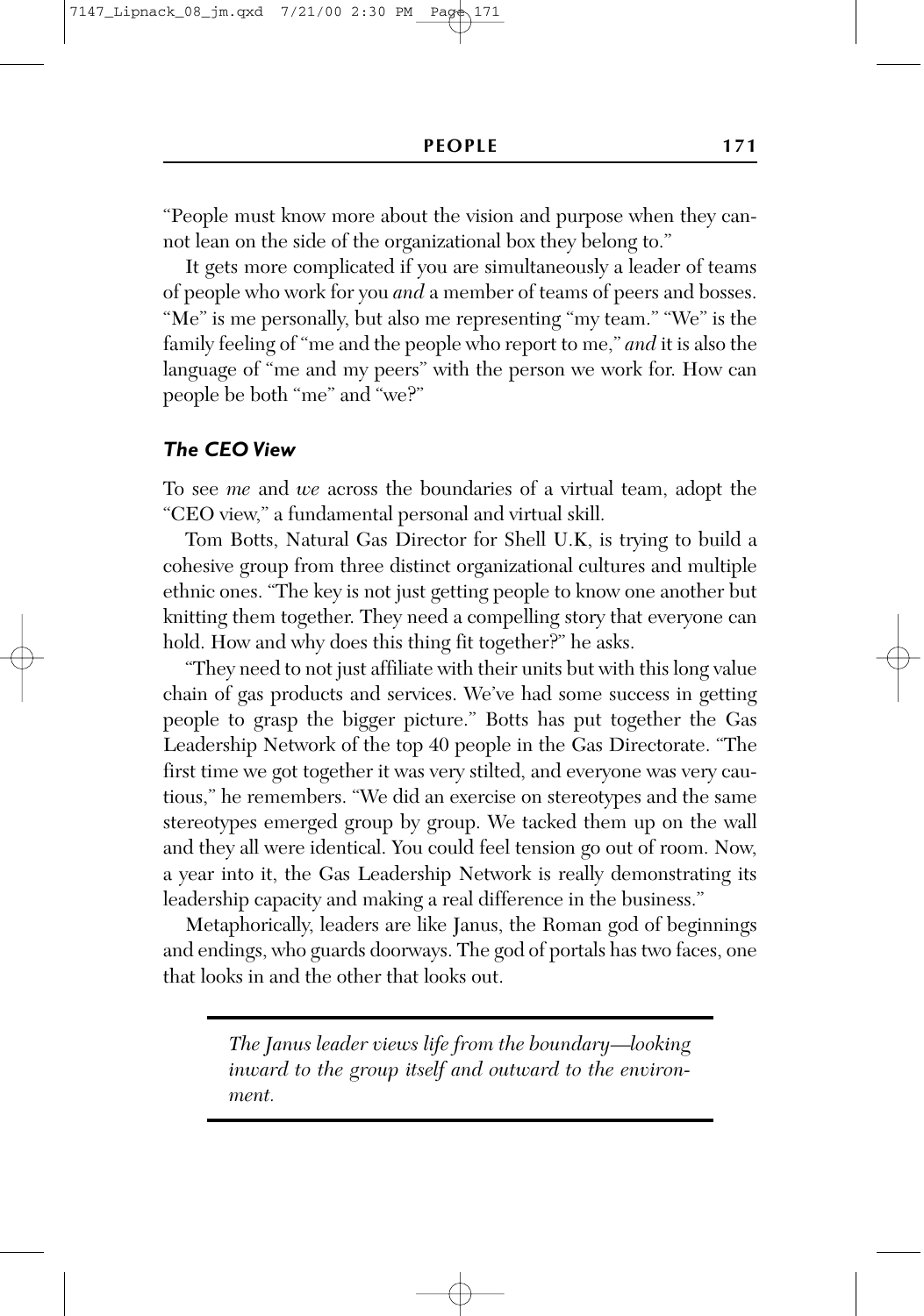The CEO's view is a natural Janus view. The top-level leader sits on the organization's boundary, balancing internal needs and capabilities with external assessments and strategies. Internally, the organization is a web of relationships, while externally a web of relationships enmeshes the organization itself. Not only at-the-top leaders, but leaders at every level sit on boundaries. Simultaneously they peer up and down and in and out.

From Janus's view, people are *holons.* People are both wholes and parts. Holon means *whole* ("hol-") and *part* ("-on"). As individuals, people are parts of groups; as leaders they stand for the whole.

Arthur Koestler originally coined the word *holon.*<sup>18</sup> It concisely expresses the idea that everything (atoms, cells, solar systems, cars, people) is simultaneously a *whole* in and of itself and a *part* within something larger.

Usually called *hierarchy* by scientists, the holon is a central principle of general systems theory. It is the idea that everything—life and the universe and everything in between—structures itself in levels, "subsystems comprising systems within suprasystems." Mathematicians talk about "sets of sets." Nobel Laureate Herbert Simon called hierarchy the "architecture of complexity."19 (See Chapter 11, "Theory.")

Simple word, complex idea. We use the holon (hierarchy) idea every time we use money, outline a report, store a file, find a reference, or check an organization chart. When we go up a level to a higher authority, broader scope, or more abstract view, we use the holon idea literally. We also use it when we go down a level to more detail, narrower scope, and more-concrete views.

Strange a word as it is for most people (though The Police used it in an early-1980s song), holon can stand for organizations, small groups, and individuals. Stripped to its mathematical essence and used in the context of technology, a holon is a *node.* People and virtual teams are nodes in networks. A node may be simple—one person—or it may unfold into a whole universe. America Online is only one node on the Internet, but millions of people are attached to it. A team is a node in a larger organization, and it comprises member nodes linked into a network.

Members, leaders, and levels resolve the me/we paradox. They turn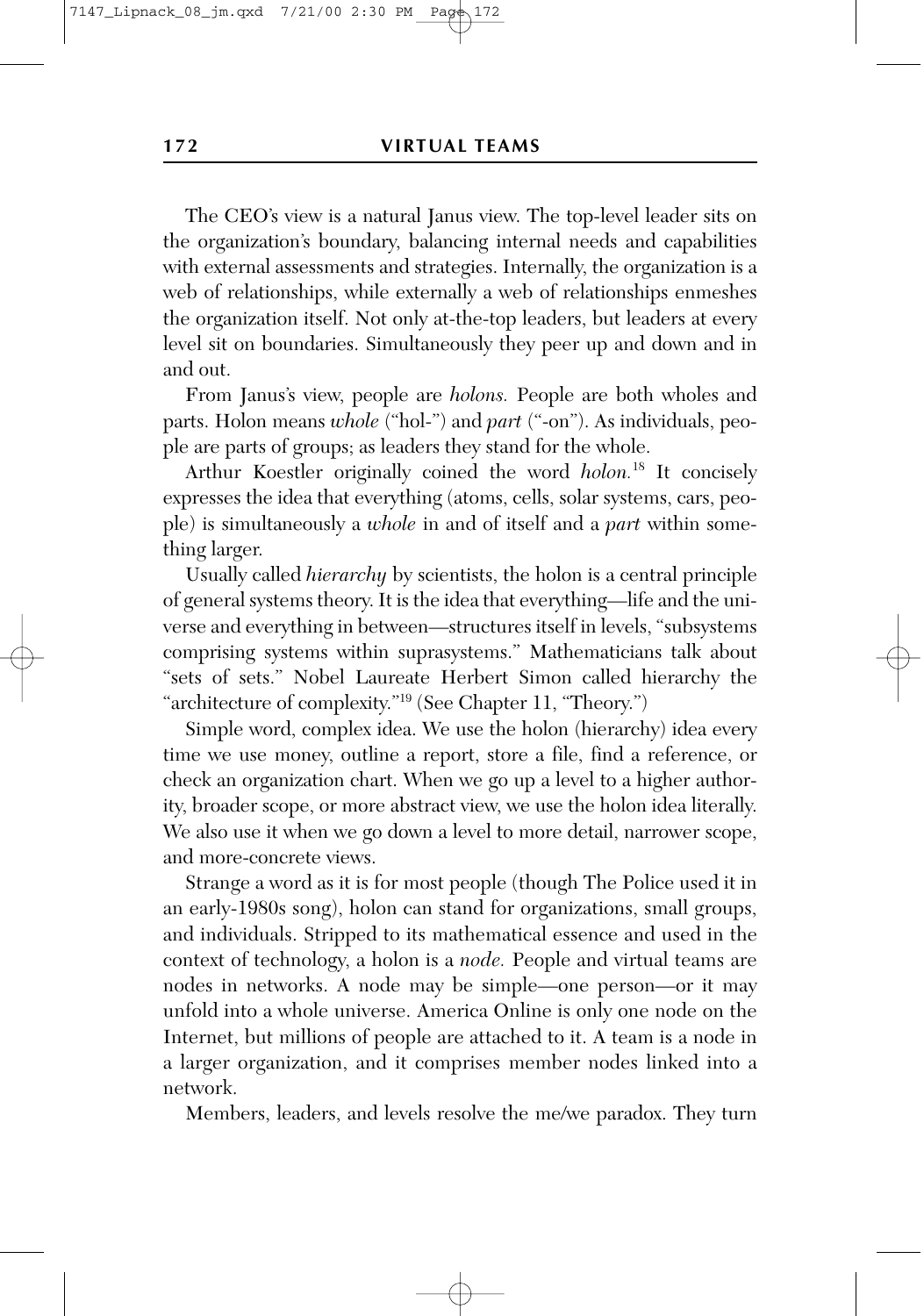flesh-and-blood huggable people into intangible hard-to-grasp virtual teams.

# **Members**

The experience of finding oneself on too many teams is not unusual. Most people are members of multiple groups. We all take part in a constantly changing personal pageant of many small groups simultaneously—family, community, friendship, and affinity groups as well as task-oriented work teams. In each group and team, we play different roles. People are not parts of groups in the same way that hearts are parts of bodies. Only in the extreme (slavery, for instance) does a group own people body and soul.

> *Like people, roles are integral to groups. People animate roles that belong to the group.*

## *Roles*

The role mediates between an independent individual and his or her expected behavior in the group. What sociologist Erving Goffman calls the basic "unit of socialization," roles naturally arise informally in small groups and are more felt than visible. In larger organizations, roles tend to take on more trappings through titles, written job descriptions, and personal contracts.

Although you cannot see them, you experience the importance of roles by talking about your part in a group: "What is my role?" or "That role's already filled" or "I can fill that role" or even, as you are leaving, "There's no role for me."

> *Roles translate between me and we, between the bottomless complexity of individual people and the comparative simplicity of playing a part in a group.*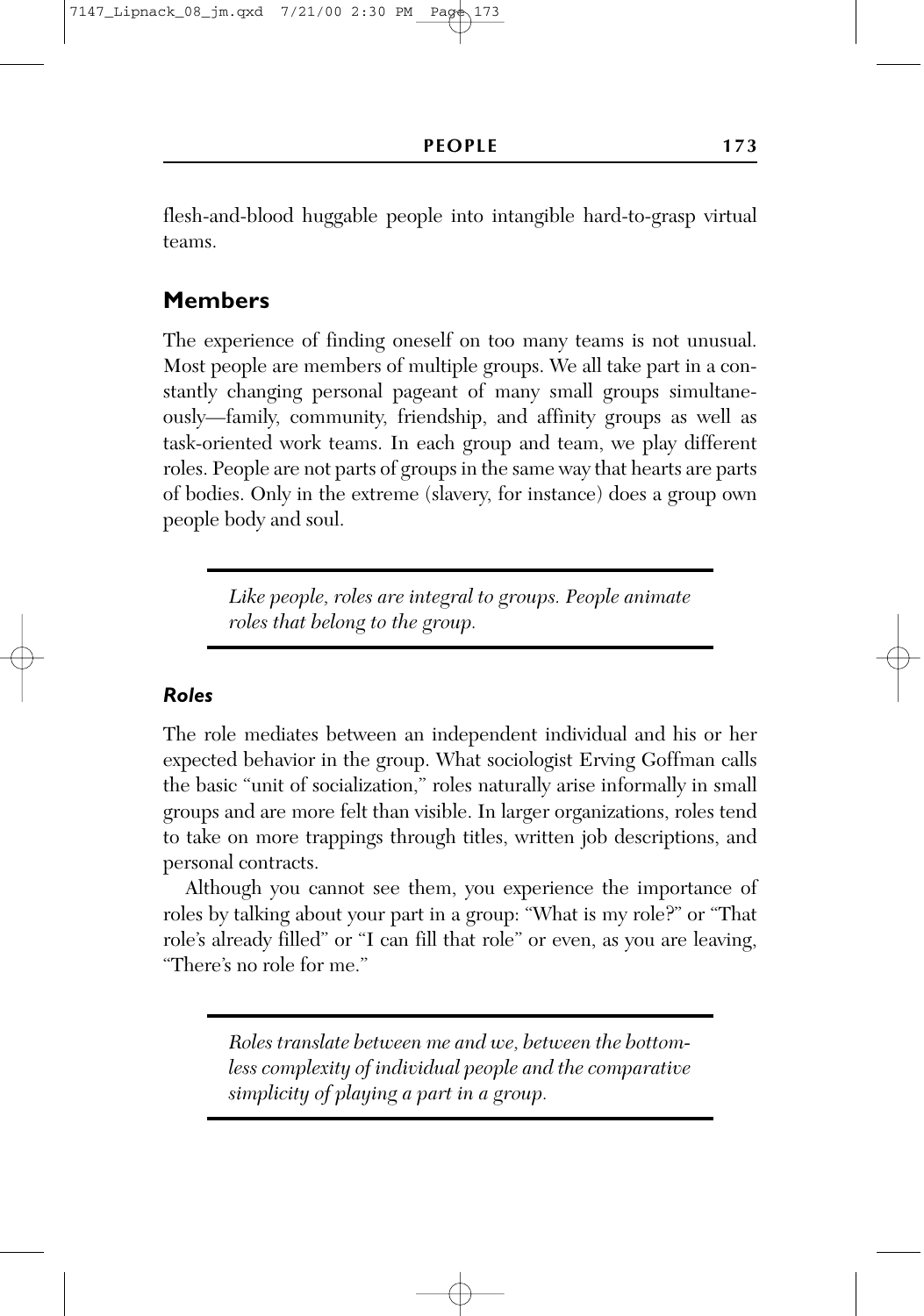Roles are easier to see in their more formal presentation as *positions.* People usually diagram positions in relationship to other positions; organization charts show which person reports to whom. Positions clearly belong to the organization that sets them up and can just as easily take them away.

An open position—a formal role—stands by itself as a sometimesgaping hole in an organization, an empty place in the structure. When a person steps into a position, a classic dynamic arises between the characteristics of the particular person and the legacy of expectations that the role conveys. Once populated anew, the role both shapes and is shaped by the person who occupies it (Figure 8.1). This becomes even more complex when the team is virtual.

People also carry their formal positions into the many teams they join. Sometimes this is appropriate; sometimes it is not. In virtual teams with limited face-to-face interaction, roles rise in importance. Consider that in virtual teams

- People typically play multiple roles, often many more than in conventional teams.
- Roles require greater clarification. Expectations need to be made more explicit than in colocated teams.
- At the same time, role flexibility is essential because the process is dynamic and roles change constantly.

## *Me*

Respect for the individual is a core value of all the great team companies. The trick is to develop greater cross-boundary capabilities without diminishing—better yet, while enhancing—the independence of individuals and teams.

> *Enhance independence as you strengthen interdependence.*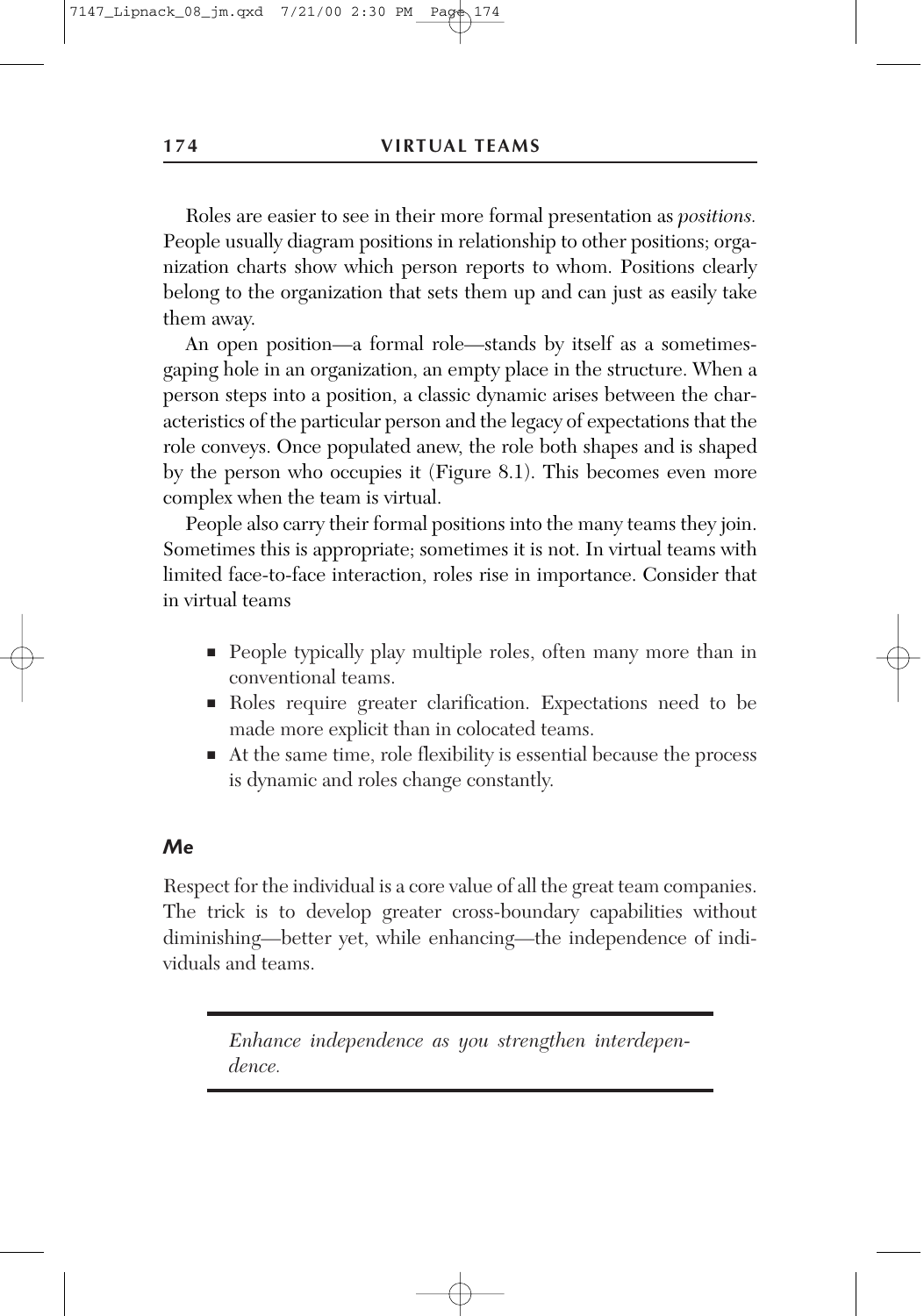

**Figure 8.1 Roles Integrate "Me" and "We"**

Independence permeates every level of organization—from people as members of teams to teams as parts of larger organizations to the independence required of companies in alliances. All groups need a minimal level of independence and decision making in relationship to the larger system. Virtual teams need even more.

Independence can never be complete or absolute; not for people, teams, companies, or nations. Independence is always a matter of degree along a range from "too little" to "sufficient" to "optimal" and, finally, "too much."

Because virtual teams need higher levels of *interdependence* in roles, they require correspondingly higher levels of relative *independence* and voluntary behavior in the individual members.

## **Leaders**

One leader makes for a good sound bite, but it takes more than one to lead a successful virtual team.

Insofar as the sudden proliferation of virtual teams is in some ways a harking back to a simpler way of organizing, it is instructive to look at how the most original teams handled leadership. In forager societies,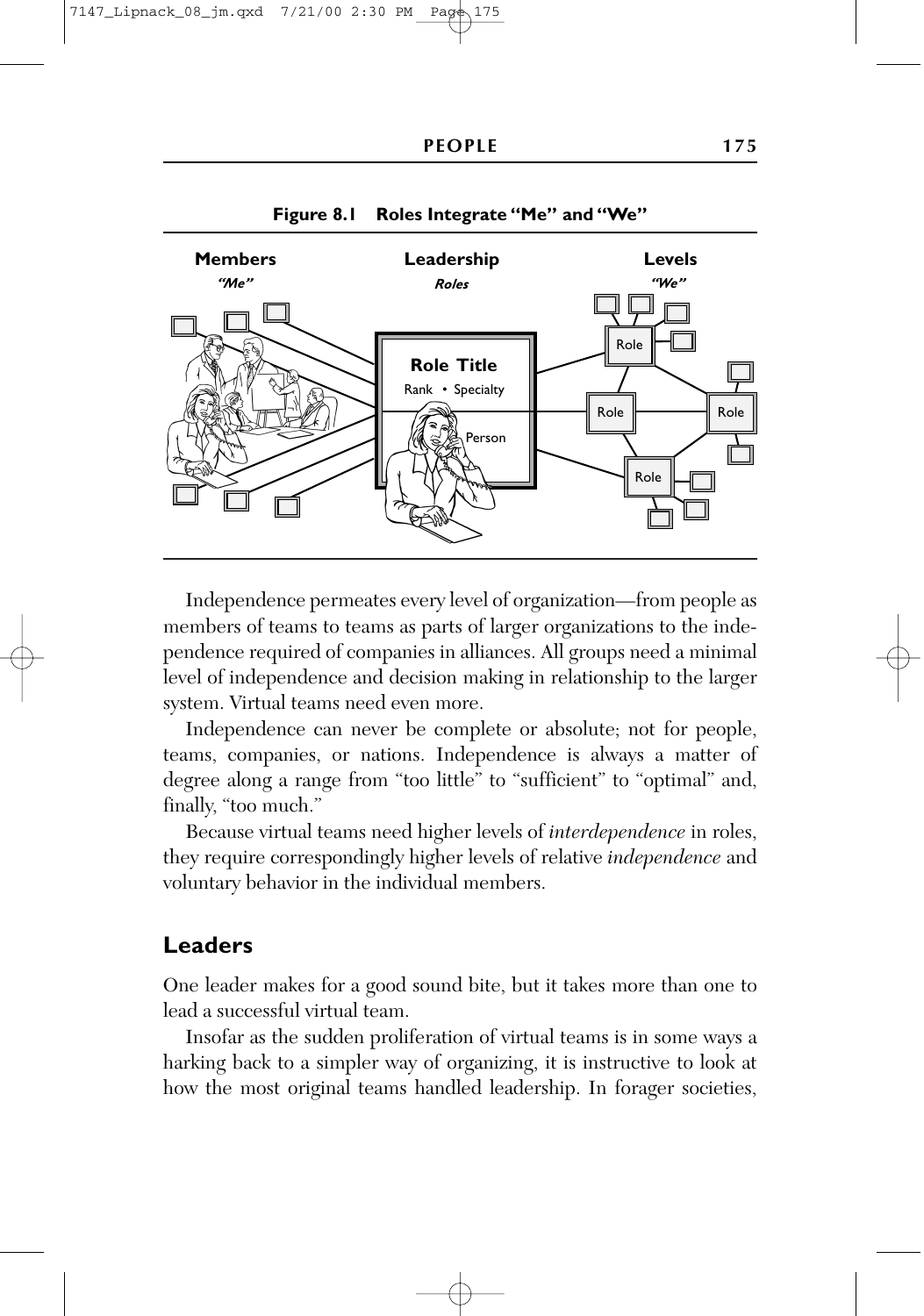there are many informal leaders. Among the !Kung tribe in the Kalahari Desert in Botswana, a foraging society that has survived thousands of years in spite of tremendous threat, leaders influence but they do not force.

Traditional anthropology interpreted such systems as being without a leader (*acephalous,* meaning "no head"). Then in the late 1960s, University of Minnesota anthropologists Virginia Hine and Luther Gerlach confirmed that this is actually a form of many-headed (*polycephalous*) 20 distributed leadership. Herbalists, hunters, midwives, warriors, and other particularly skilled or knowledgeable people take the lead as circumstances require. To one frustrated researcher trying to identify a single local leader, a !Kung elder said,

> *"Of course we have headmen! In fact, we are all headmen. . . . Each one of us is headman over himself!"21*

Virtual teams take a page from the !Kung book. As organizations that require much more leadership than conventional colocated teams, they nevertheless have much lower overall coordination cost. This only works if everyone understands and assumes part of the expanded virtual leadership burden.

## *Grasping a Group*

Decades of research on small groups and teams have turned up this major insight: The only universal role observed in groups is leadership.

*Virtual teams are leader-full not leader-less.*

Leadership is pervasive in virtual teams. The leadership structure as a whole is an inclusive set of related roles of leaders and followers. Reuben Harris, chair of the Department of Systems Management at the Naval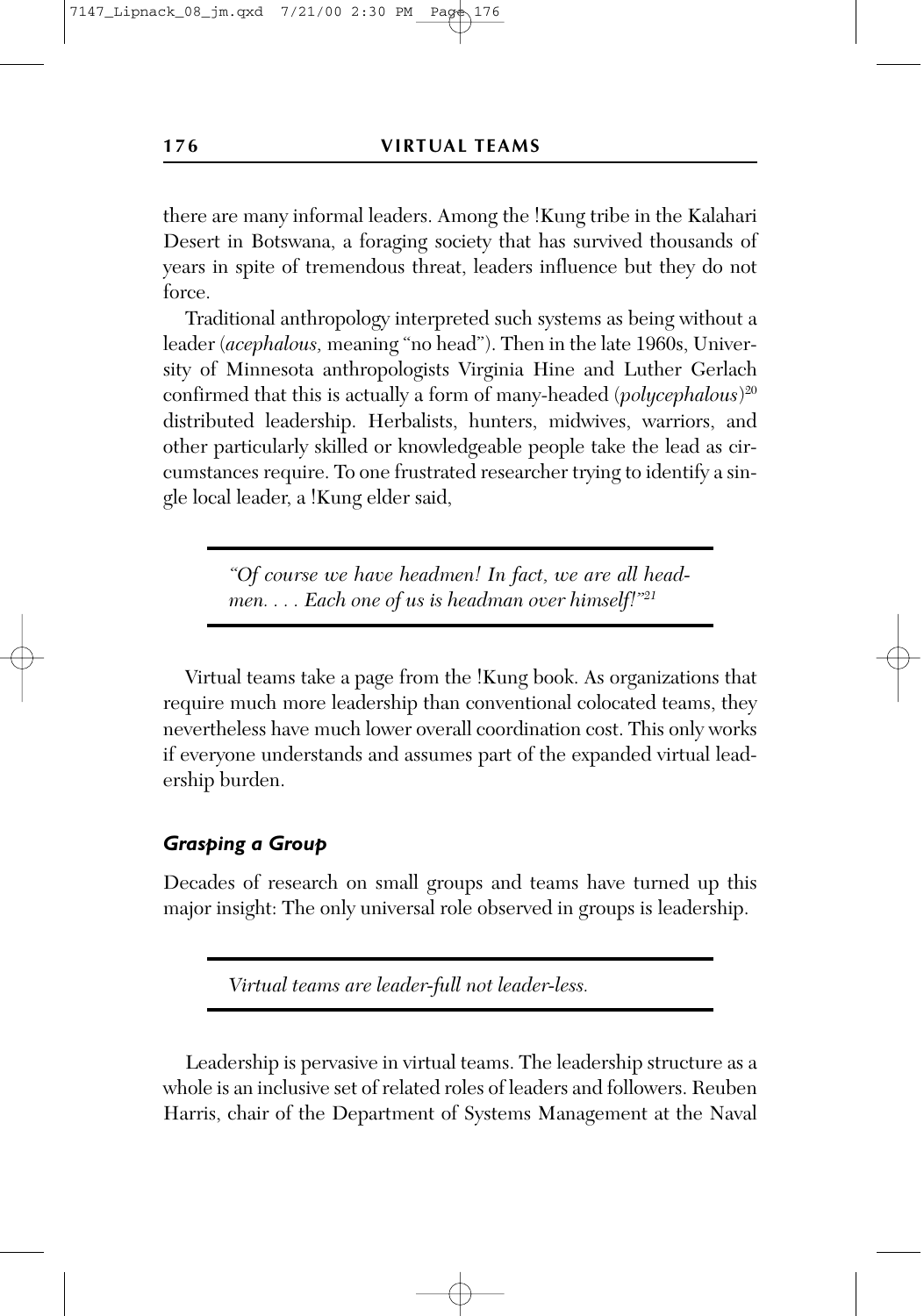Postgraduate School, has identified six basic leadership roles that virtual teams require:

- Coordinator
- Designer
- Disseminator
- Tech-net manager
- Socio-net manager
- Executive champion

The transformation of a person into representing a group by way of leadership is a miracle of social construction. Leaders are convenient handles to help members and outside observers alike grasp groups.

When confronted with complex ideas, people have a habit of using one part of the idea to represent the whole.<sup>22</sup> "Wall Street" stands for the complexity of U.S. financial markets; the "Oval Office" stands for the presidency and Executive Branch of government.

The phrase, "I belong to Gail's group," shows one person representing a whole group, nowhere more obvious than in the role of the CEO. Here, a person stands for a corporate entity that may include thousands of people, "speaking for" the organization externally and "speaking to" the group internally.

The habit of simplifying complexity by grasping a prominent part can translate into single-pointed leadership. Cultures even build in this view. Such is the case at one major company that requires every project to have a single "designated responsible individual."

Although virtual teams may have single leaders, multiple leaders are the norm rather than the exception.<sup>23</sup> Virtual teams that deal with complex issues and problems invariably have shared leadership, regardless of the titles they use for convenience.

Many authors of books on teams simply assume without discussion that a team needs a single leader. A few distinguish, as we do, between formal leadership (governance), which may be singular, and the broader multiple leadership that always arises in a successful, healthy team. "In successful teams, leadership is shared," states Glenn Parker unequivocally.24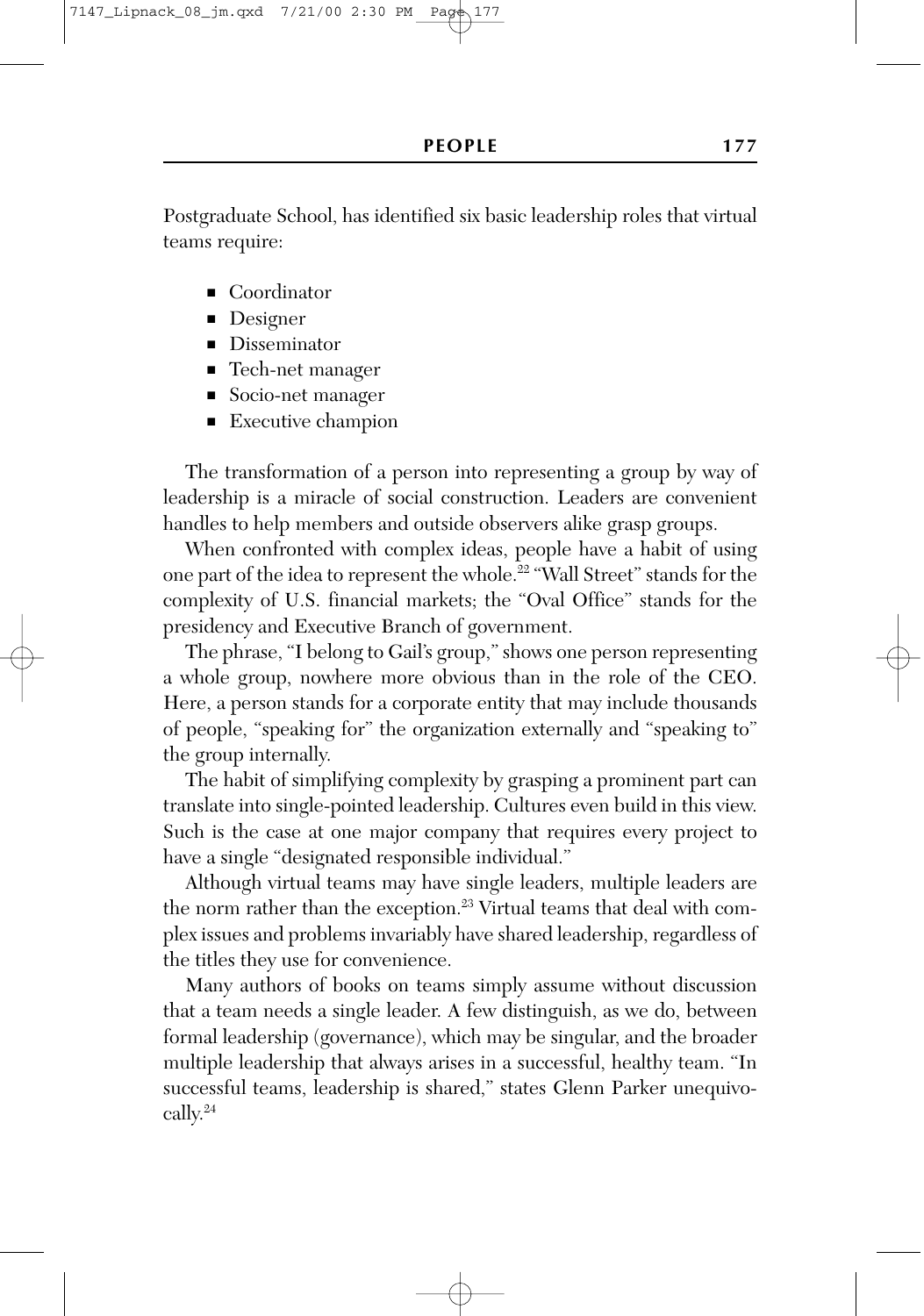In the earliest teams, the camp teams, leadership was informal and distributed, based on influence rather than authority. We are in many ways returning to the organic structures of that era, albeit with a fantastic new capability to create nonterritorial spaces and share information.

## *Social and Task Leaders*

Virtual teams typically have at least two kinds of leaders—social leaders and task leaders, a distinction first made in the 1950s:

- Task leaders are oriented to expertise, activities, and decisions required to accomplish results. Productivity measures task success. This is of central importance to virtual teams, since here "task rules."
- Social leaders arise from interactions that generate feelings of group identity, status, attractiveness, and personal satisfaction. Group cohesion measures social leadership success and is equally critical to virtual teams sustaining themselves.

In a traditional hierarchy-bureaucracy, social leadership simplifies and formalizes as a place in the authority structure. Task leadership boils down to one core expertise. A typical role title reveals both the social and task aspects. Consider the vice president for manufacturing:

- The vice president is a designation of social rank, a level in an authority structure—the *hierarchy* part of the title.
- Manufacturing is a label of task specialization, pointing to an area of expertise—the *bureaucracy* part of the title.

How do you convey rank online? New interactive media such as e-mail pose unforeseen problems to the existing authority structure. In work areas, for example, space displays importance (a closed office versus a cubicle), signs offer titles, and choice of attire differentiates employees from executives.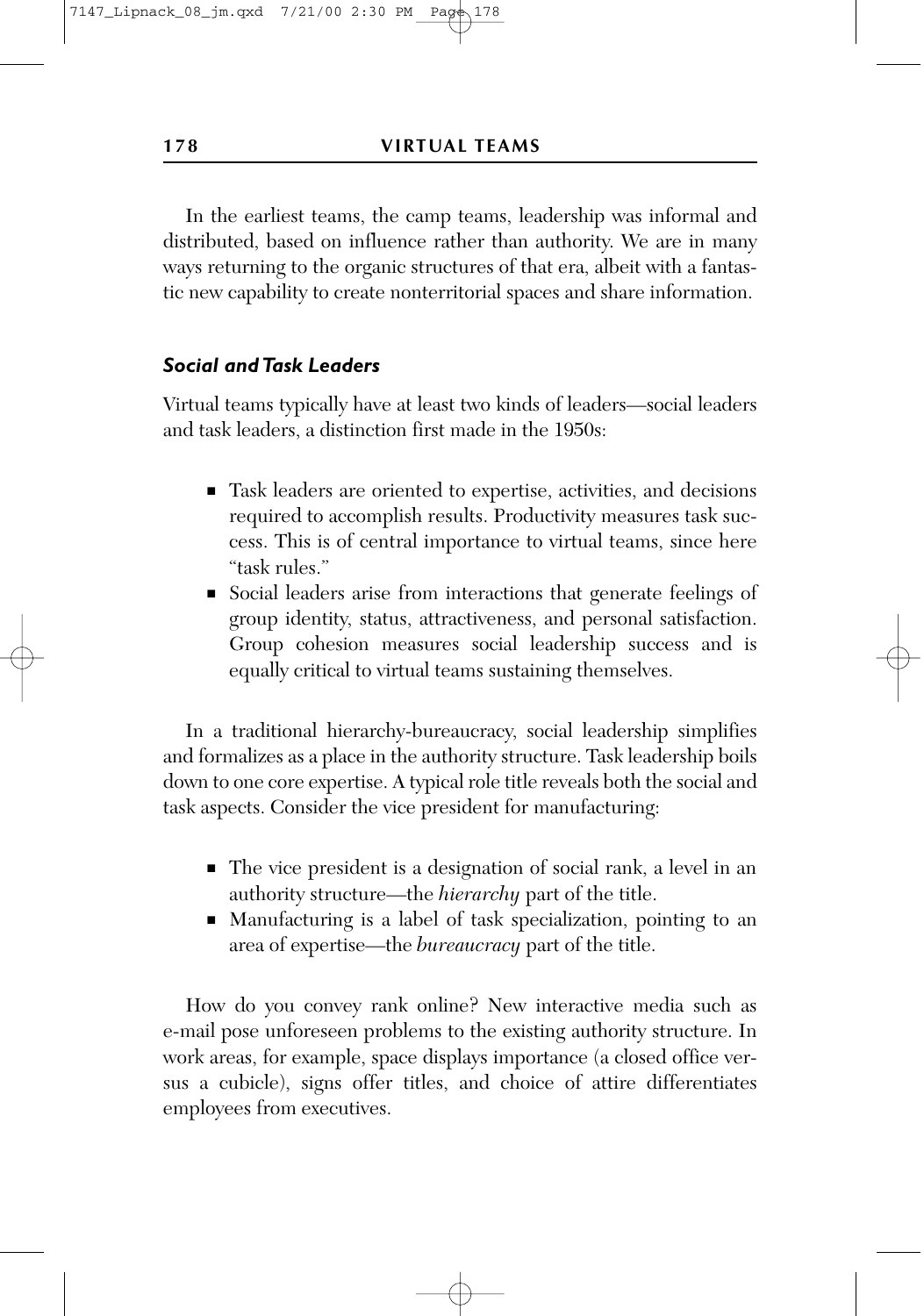*Rank—having it and using it—is a major challenge for virtual groups.*

A new team often defines its expertise roles before it locates the members who populate them. This is in itself a step toward virtuality. Imagine a team that does not yet exist. It is most often the search for the right people, those with needed expertise and experience, that leads to different locations and organizations—and the consequent formation of a virtual team.

> *While rank is confusing, specialization is booming in virtual teams. Your area of expertise most often defines your role in task-oriented virtual teams.*

"I can't think of any project that we do on our own. There is just too much to know and there are too many specialties in the built environment," says Gary Wheeler, leader of the Chicago office of Perkins & Will, the architectural, engineering, and interior design firm and past president of the American Society of Interior Design. Wheeler's office is just completing a project for ADC, the Minneapolis-based broadband company. "We did all the program interviews over their intranet site, allowing up to 5,000 people the opportunity to give input. We got 30 to 40 percent response where normally we get 10 to 20 percent. We're involving people from HR, IT, facilities, and management on the core team. We validated our findings with them, then shared them with leadership. A great deal was done via the net." This is a completely new way to work for a company as grounded in place as an architecture and design firm.

Managing the challenges of virtual team life also brings the opportunity to involve the best minds and most experienced people, wherever in the world they may be. In time, great teams will become the norm as we climb the learning curve of distributed work.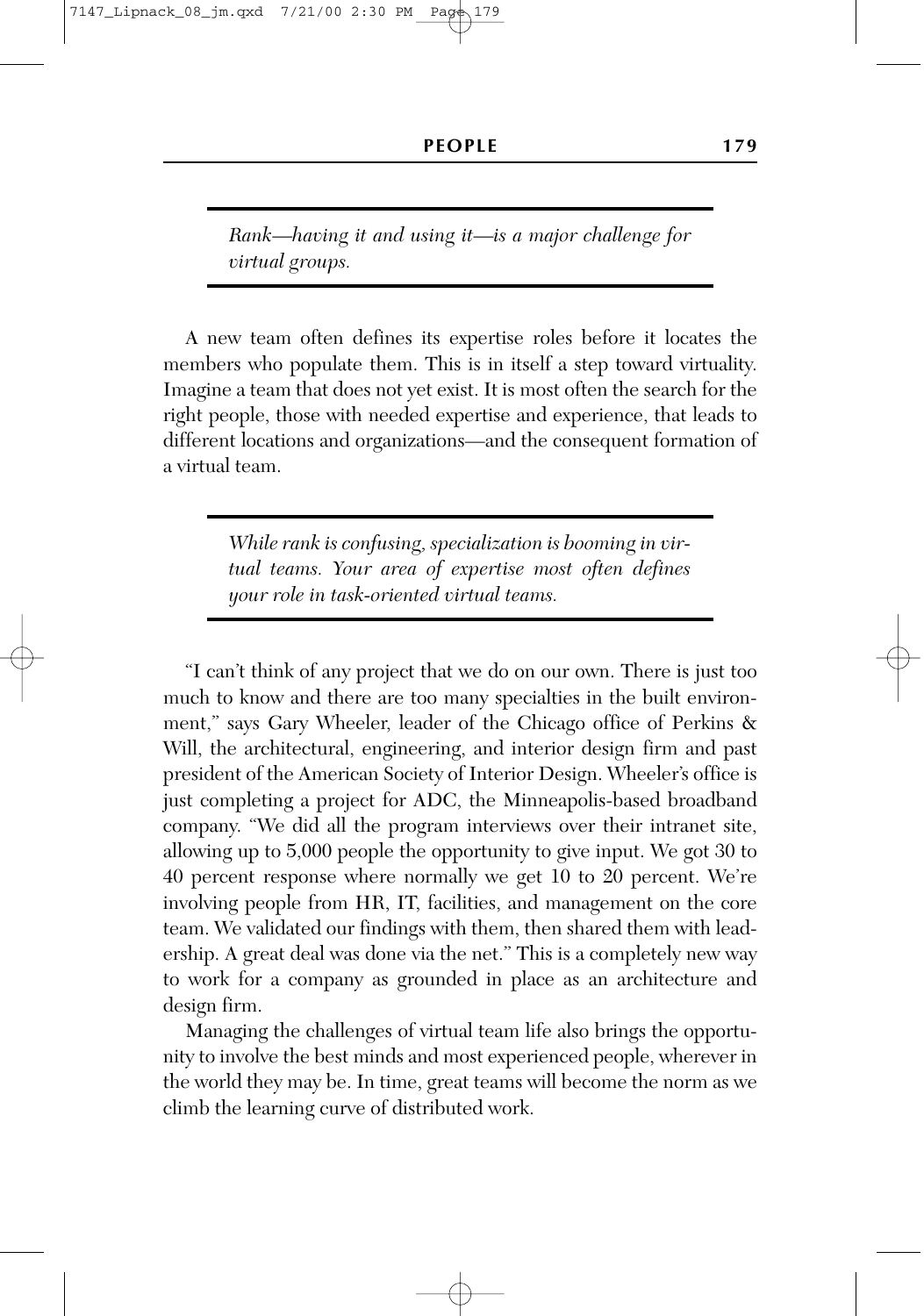## **Levels**

Big organizations are made up of smaller organizations that are made up of even smaller groups. Small groups tie together organizations from the front line to the executive suite to the boardroom.

As the basic unit of organization, how big is a small group? How big is a group of small groups? Does being virtual make a difference in size?

## *At the Virtual Table25*

The number of people on a team is one of those things that appears so obvious that it is easy to miss its significance. All teams, after all, have a size that refers to the number of members. Size also accounts for the internal communications burden and the number and variety of interactions and relationships that the team requires.

The size of a colocated team is rather immediately apparent, and membership is usually clear. In virtual teams, size often becomes fuzzy, swelling and contracting as individuals come and go. Virtual membership boundaries often have degrees of "centralness" or "bands of involvement"—a core group, an extended team, and an external network of partners (Figure 8.2).

> *Millions of years of experience indicate there are two natural breakpoints in the size of small groups: 5 and 25.*

Experienced team leaders, researchers, and popular writers alike agree that the ideal core team ranges in size from four to seven members. This is, not so coincidentally perhaps, the same size as a typical Stone Age family and not very different in size from many families today.

Is there a lower limit to team size? One debate among researchers is whether two people, technically known as a *dyad,* are enough to constitute a group. Three people, so some thinking goes, bring enough diversity to qualify: Three nodes offer multiple communication pathways and the possibility of subgroups and cliques.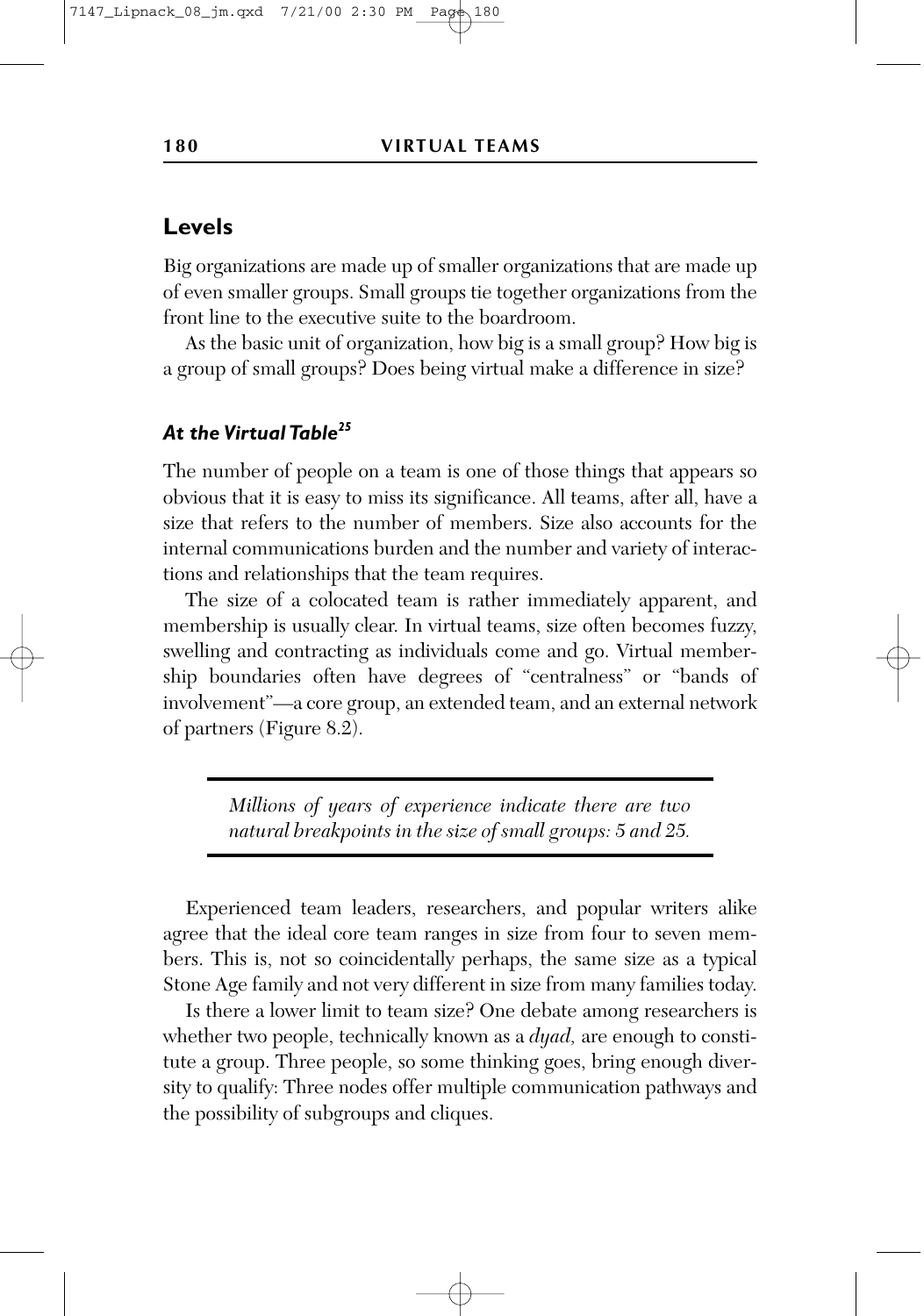

**Figure 8.2 Rings of Involvement**

For us personally, this is not a question: Two *can* team. As friends, lovers, spouses, parents, business partners, and even coauthors (this is our sixth book), we surely are a very small but very complex group. Even two people can play many roles with one another, with a great diversity of communication (and potential for misunderstanding) between them.

Is there an upper limit on how big a team or small group can be? People suggest differing numbers here, but generally 15 to 25 people is the upper limit. When you get to 25, however, small subgroups typically form. Some writers offer different rules for measuring the size of small groups, such as "the number that allows everyone to know everyone else" or "whatever size can form a functional unity."

#### *Teamnets*

Teams do not exist in isolation. For millions of years, teaming occurred in camps and groups of camps (Figure 8.3). This remains true today, even if "the camp" often goes unrecognized.

The nomadic family yoked together between four and seven people as its basic socioeconomic unit, the same size as today's typical team. From time immemorial, these small units naturally congregated into larger associations. Camps involving clusters of four to six families appear to be as universal as the family itself. The Olduvai Gorge in Tanzania, for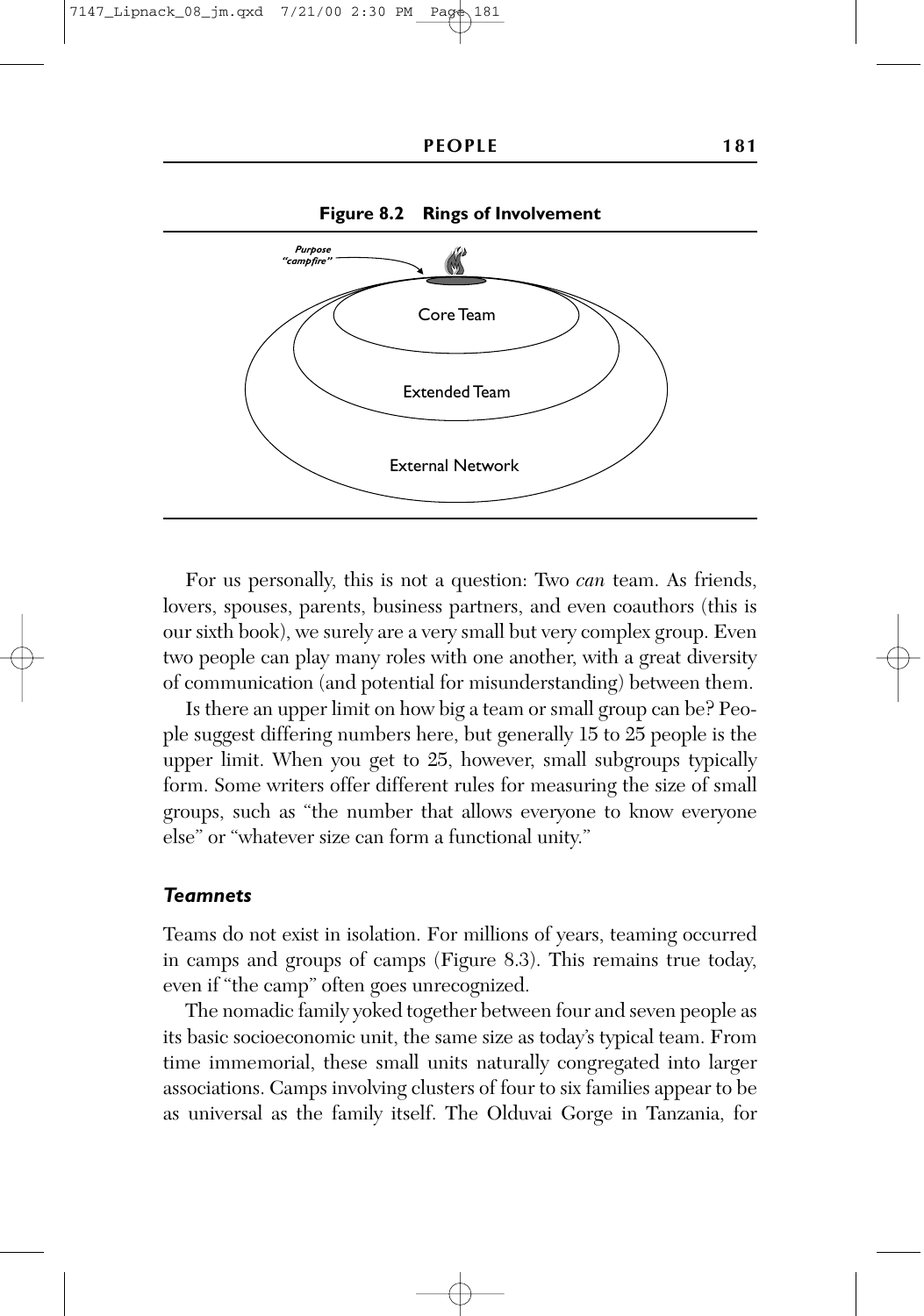example, reveals that base camps of 25 to 30 people existed as early as 1.7 million years ago, at the very beginning of the Stone Age in the Lower Paleolithic era.

Researchers call this "the magic number 25,"26 five camps of five families averaging five members each. Twenty-five is also the number of people in most everyone's "persisting lifelong network." These are the folks who are closest to you throughout your life, staying with you despite job changes, divorces, births, deaths, and moves from one locale to another.

With more than 25 or 30 people, a comfortable meeting becomes difficult and starts to turn into a conference, and people cease to be entirely familiar with one another. All of this becomes more murky, however, when people are online. How many people can maintain a reasonable conversation online? We suspect that, for now, the same number applies to virtual teams. More than 25 people on a core distributed team leads to loss of intimacy required to sustain meaningful communication.

At the next level, nomadic era camps invariably joined up in a supercamp, a local network of four to ten camps or so who together identified the foraging territory of a "local group."



**Figure 8.3 Early Evolution of Team Levels**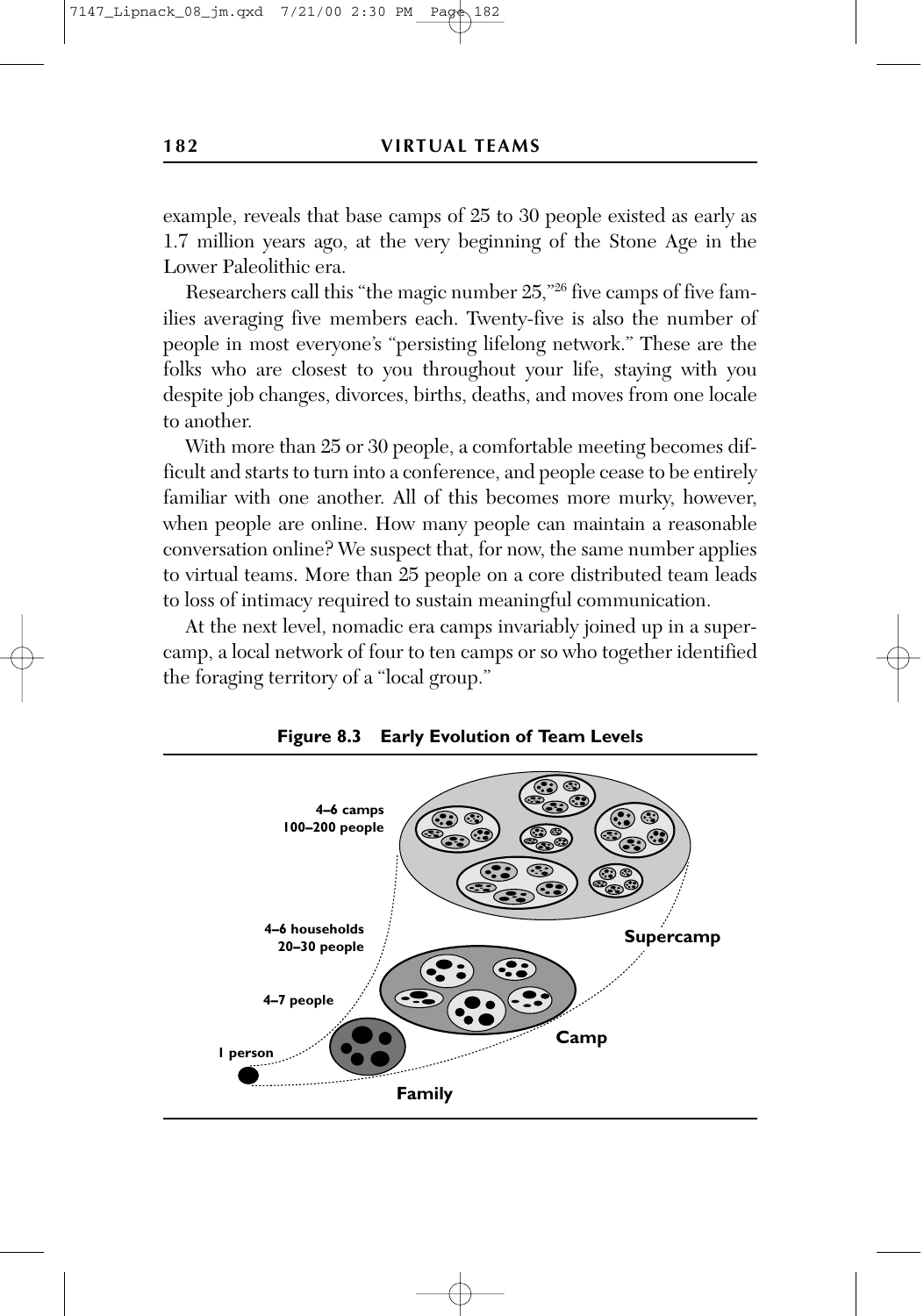These supercamps are comparable to a large group of 100 to 200 people, another natural cleavage point in modern organizations. W. L. Gore & Associates, the folks who brought Gore-Tex to the world, keep their plant size to a maximum of 150 to 200, which founder Wilbert ("Bill") Gore believed was the number at which human achievement peaks. Larger than that, he said, and people start to get in one another's way.

When people call a group that is bigger than a handful or two of people a "team," they usually are referring to a "team of teams." This is a group that has a common set of cross-team goals and interdependent tasks—what we call a *teamnet*, a network of teams.<sup>27</sup> Understanding the appropriate internal team structure is an often overlooked design issue. People sometimes make these often contentious subgroup definition decisions too early, too make-it-or-break-it-confrontationally, or too unconsciously and off-handedly.

> *There is no one "right" size for virtual teams. Size depends first on the task at hand and second on the unique constraints and opportunities of the situation.*

Generally, the more complex and diverse the task, the larger and more diverse the team needs to be—more expertise, more people. Although more people bring more talent, they also bring along the need for more coordination, and that generates its own problems. Adding people helps performance up to a point. Then the law of diminishing returns sets in. Before long, more people degrade performance.<sup>28</sup> After a limit, which seems to vary by task, more people may actually do less. Sound familiar?

Big, big, qualifier: Since these rules regarding size come from millions of years of experience with colocation, it is only a starting point for estimating the appropriate sizing and clustering for virtual teams.

Virtual teams can be successful only if people cooperatively manage and coordinate membership and leadership. With the skills and infrastructures in place to multiply and share leadership, we are seeing some teams explode the apparent limits on productive size. Virtual teams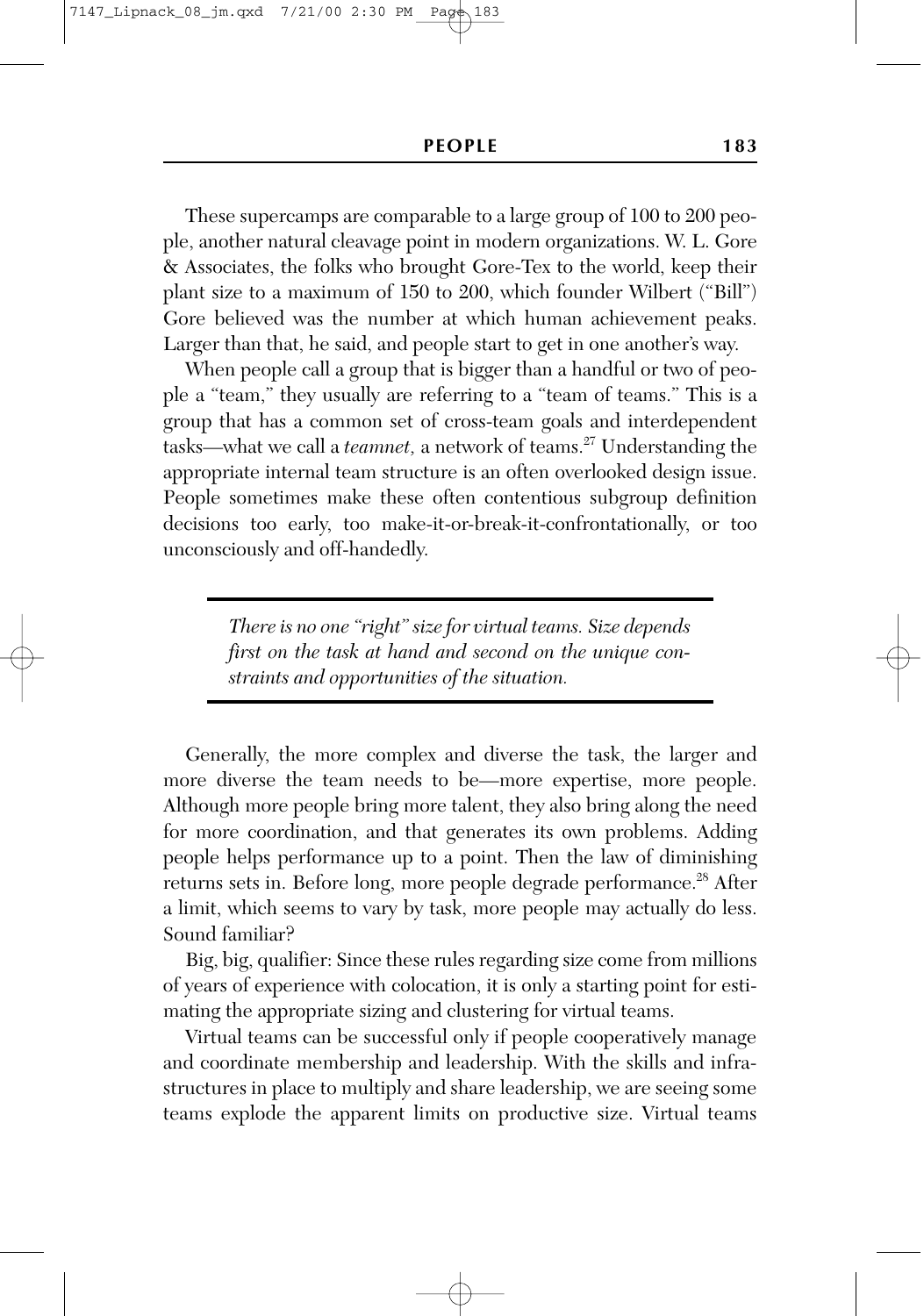tend to have relatively smaller active core groups and larger overall memberships.

#### *No Team Is an Island*

For fast, flexible, productive, virtual teams, the work shapes the organizational structure. Indeed, it is in their internal work design that the intelligence of the group manifests. The process, categories of work, and relationships shape the interactions and ongoing conversation that is the team "thinking out loud."

With each new level of organization, new team roles and responsibilities emerge. A group with an identity itself becomes an "individual." The team acts and is perceived as a unit at the next level of organization. Teams that are really humming often become very inwardly focused, sometimes creating bonds that rival family ones in strength.

*Warning: Virtual team success can breed insularity.*

Management movements like quality and reengineering created a new myth: *the team as hero.*<sup>29</sup> While this recognizes the renewed importance of small groups, it also can invest the team with rampant, competitive, isolationism. Independent teams without interteam interdependence can fragment corporate structure.

> *We are in danger of moving from isolated bureaucrats sitting in specialized boxes to isolated teams of disconnected specialists.*

The *team-alone* syndrome dominates many businesses and other organizations. Individual teams spring up as challenges arise that the existing hierarchy-bureaucracy cannot manage. Generally unconnected